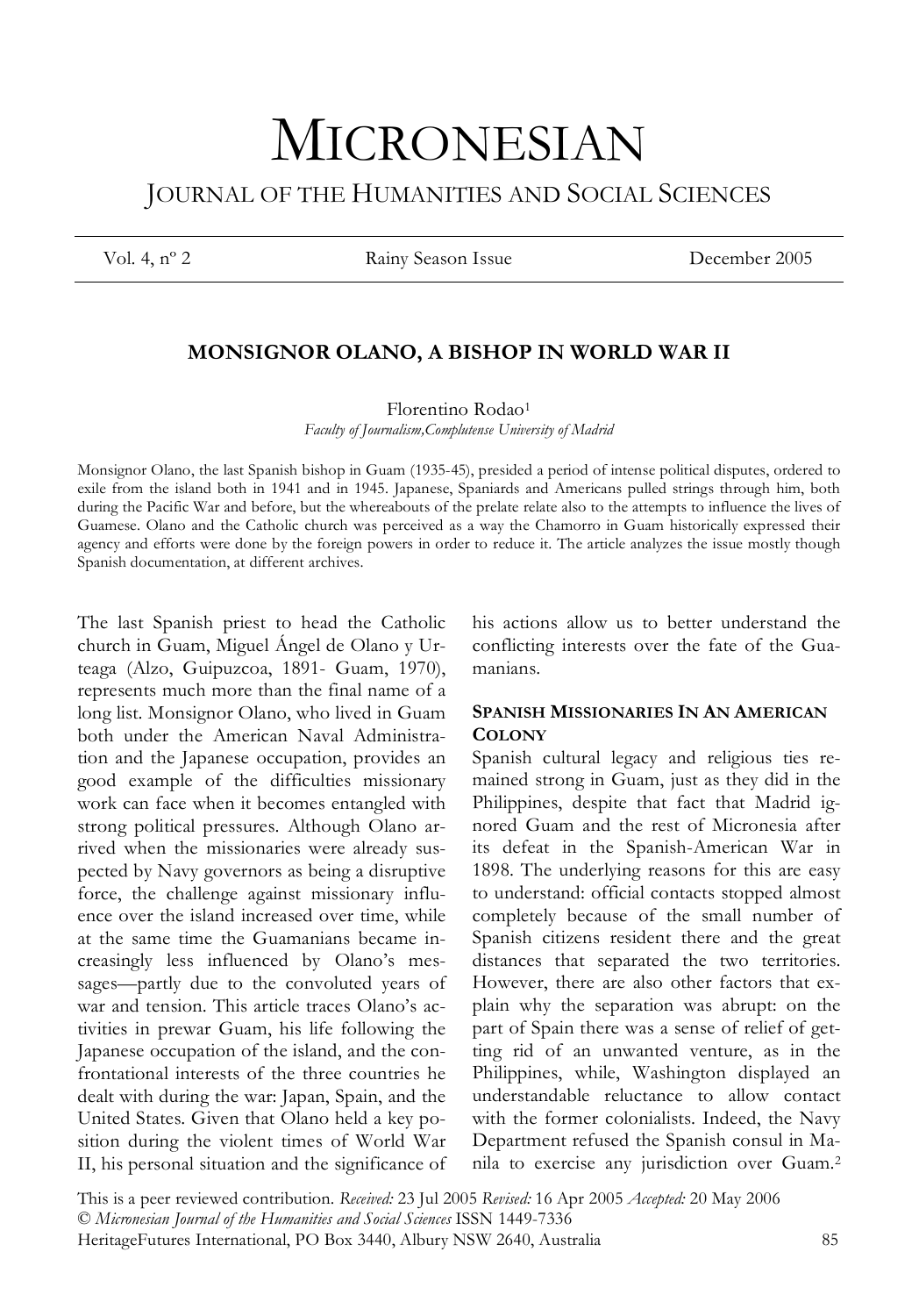Spanish identity remained strong on Guam, mainly through the efforts of the Catholic church, which remained as the only link between the Chamorro and their former metropolis. But it was in part also due to the Chamorro themselves, who had assimilated the Spanish legacy as part of their own identity and felt the need to maintain it, at least as a way to counterbalance the might of their new colonial power, the United States of America (Rodao 1995, pp. 175-80).

There are references about the Chamorros' desire to maintain some aspects of the former colonial identity; Lt. William Edwin Safford, aide to the first U.S. naval governor of Guam, found the elite or *manak'kilo* of Agaña "well educated, highly Hispanicized, and rather disdainful of the Americans as less sophisticated than the Spaniards" (quoted in Rogers, 1995, pp. 118-19). Such references are neither limited to the first years on American colonization, nor to the island of Guam, where the U.S. physical presence was concentrated. Willard Price, an American traveler through the Pacific islands after World War I, shared his astonishment with the Japanese governor of the Micronesian island of Yap, upon the way the Chamorro in the town of Kolonia, maintained an "Spanish aura" (Price, 1944, p. 98) based around the Catholic traditions: "More than one hundred per cent Catholics," (Price, 1944, p. 98) the Japanese Governor remarked to him.

The enduring influence the Catholic Church had over the inhabitants of Guam due to their strong religious feelings, was one of the aspects of the Spanish Era that American Navy officials most endeavored to change. Their first declaration, on August 10, 1899, stressed the separation of church and state. Apart from striving to diminish the enormous autonomy from the political authority the Catholic church had enjoyed until then, the U.S. Naval administrators tried to make the missionaries more akin to accept their instructions, using different strategies, such as isolating the priests from their superiors and disrupting their chain of command, or searching for missionaries more likely to follow their orders. The new American rulers were keen to get more appropriate missionaries and removed from Guam all Augustinian Recollects, the Spanish missionaries in charge of apostolic work among the Chamorros. The only priest allowed to remain was the secular José Torres Palomo, later to become the first native of Guam to be ordained a priest of the Roman Catholic Church. They also strove to remove the Mariana Islands administratively from the Diocese of Cebu. At first, Guam and the rest of the Marianas were assigned under an apostolic prefecture in charge of a German priest residing in Saipan, then under German rule (Spennemann 1999, pp. 150- 152). But due to personality conflicts, access to Guam was denied, with Navy officials made difficult to monitor the mission in Guam from the outside—even the Catholic archbishop of New Orleans and apostolic delegate to all new U.S. territories was denied to visit Guam on his way to the Philippines (Rogers, 1995, p. 120). The American navy was a much more powerful political authority than the previous Spanish governors and since the Spanish-American war American lay power dealt on more balanced terms with the missionaries. For the first time since the Spanish-Chamorro wars, in the seventeenth Century, the influence of the Church in Guam was balanced by the political power

The Navy, on its side, had to accept some changes to fulfil the religious needs of the islanders. Due to the lack of funds and the difficulties in replacing the expelled Augustinians, in 1901, the only solution available was to bring three Spanish Capuchins from Yap to Guam. Later, Navy officials changed merely the religious order in charge of providing missionaries, from Augustinians to Capuchins; the latter assigned this task to their Province of Catalonia. And finally, in 1911, the status of the Catholic Church in Guam was raised to that of an independent vicariate. In the same year, the provenance of the missionaries was changed permanently to Navarre, the same province from where the Augustinians Recollects originated. During the year 1915, the first group arrived from Navarre, led by Bishop Joaquín M. Oláiz y Zabala, who also received (from Governor Willis Bradley) commissary privileges for the priests, because of their service to American military personnel.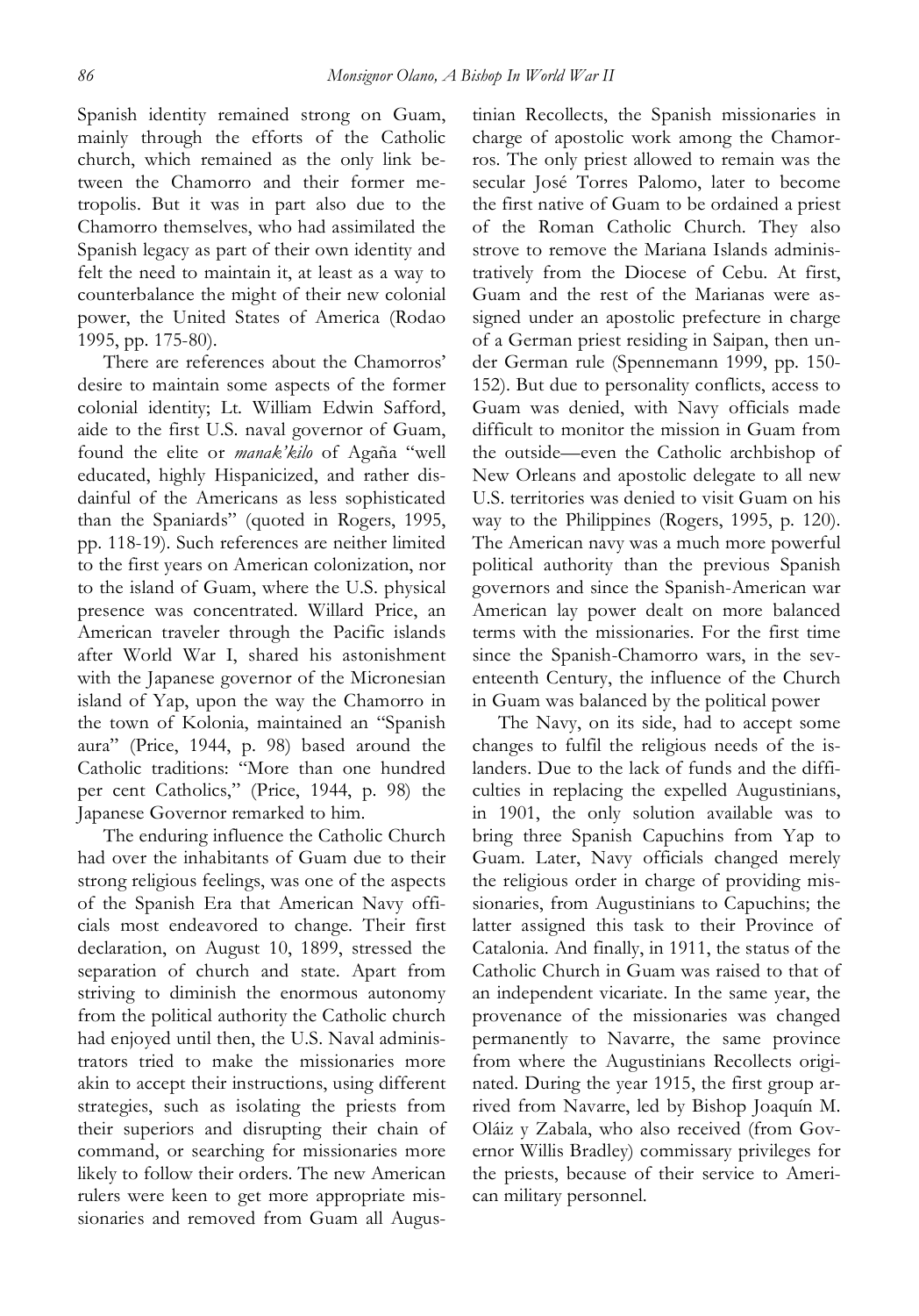In the 1930s, after Oláiz resigned, the relations between priests and Navy officials soured dramatically. Oláiz's substitute was another Capuchin who had long been the parish priest of Sumay, Msg. Olano. Appointed in Guam as Titular Bishop of Lagina and Vicar Apostolic of Guam, Olano sailed for Rome to attend the Episcopal consecration on 5 May 1935. Upon his return trip through the United States, Olano was not received by the Apostolic Delegate in Washington (Vera, 1949b). Finally, at Guam, under the new American Navy Governor George Alexander, Olano understood clearly that the audience with the Pope did not smooth his task in the island. During his absence, there had been two campaigns asking to substitute the Spanish missionaries. The first campaign was apparently not followed through while the second one was mixed with an application to allow a Japanese ship laden with rice entering into the port of Guam (Vera, 1949b; 1949c). The American officials had already clear ideas as what to do and in the meantime they started efforts to substitute the Spaniards by inviting American missionaries to Guam. The Spanish padres had a very conservative ideological attitude and therefore the priests were accused of being, as Robert Rogers writes, "all still ultraconservative Basques [who] opposed coeducation and other practices introduced by the Americans" (1995, p. 159). Governor Alexander was not the only raising this kind of ideological alarms; Laura Thompson, who stayed then at Guam, referred to the "Spanish padres" similarly, as "ill-fitted to understand or sympathize with the new influences rapidly gaining a foothold in Guam" (1947, p. 186).

The importance of political opinions or the American zeal to push for social advances in Guam cannot be overstated. The Spanish church was conservative and its missionaries abroad, certainly, expressed very traditional points of view, as reflected also in the Capuchin documentation. They were disgusted at their fellow American Capuchins who were dressed with shoulder strap and trousers, and one of the brothers actually being divorcee (Vera 1949b). Another Spanish priest proclaimed belonging to freemasonry a mortal sin (Anonymous, n.d., 5). The Capuchins' political ideas, however, were not extremely reactionary, especially when compared to other missionaries under American rule. During the Civil War (1936-39), Basque and Navarrean Capuchins in the Philippines were the only missionaries siding with the Spanish Republic, following the fervently Catholic Basque Nationalist Party. And while the Spanish Civil War had no noticeable impact in Guam while it happened, we can assume that the Spanish priests were not idle bystanders. This can be demonstrated by the fact that on the anniversary of the death of the late King Alphonse XIII—deposed by the Spanish Republic in 1931—Olano celebrated a Mass in Tokyo in 1943. This act implied an overt support to the restoration of monarchy in Spain, the option favored by the United Kingdom against the desires of General Franco.3

On Guam, Americans seemingly were distressed by the reaction against their new ways of life, and Laura Thompson noticed the reluctance among Chamorros to a woman traveling by herself and living alone, but this was the same opposition to be found by urbanites at these times in many rural places in America. It was probably most important that missionary opposition to some of the American innovations was seemingly shared by many locals, who agreed with the idea of deciding by themselves which foreign influences should be adapted to local habits, and which not. While it reflects a kind of conservative thinking, it did not necessarily mean that Chamorros blindly followed the missionary discourses.

In the Philippines, the mixing of genders in the classrooms was opposed not only by many of the schools of Spanish missionaries but also by many Filipinos who considered those measures introduced by Americans as socially inconvenient. Some of the opponents were even anticlericals, like senator Vicente Sotto (McCoy and Roces 1985, 134). Last but not least, American officials in the colonies tended to be ideologically more conservative. Differences with Olano, furthermore, had existed before his arrival in Guam, and were well known to the Navy officials in Guam, since the Monsignor had preached in Sumay, the Navy's big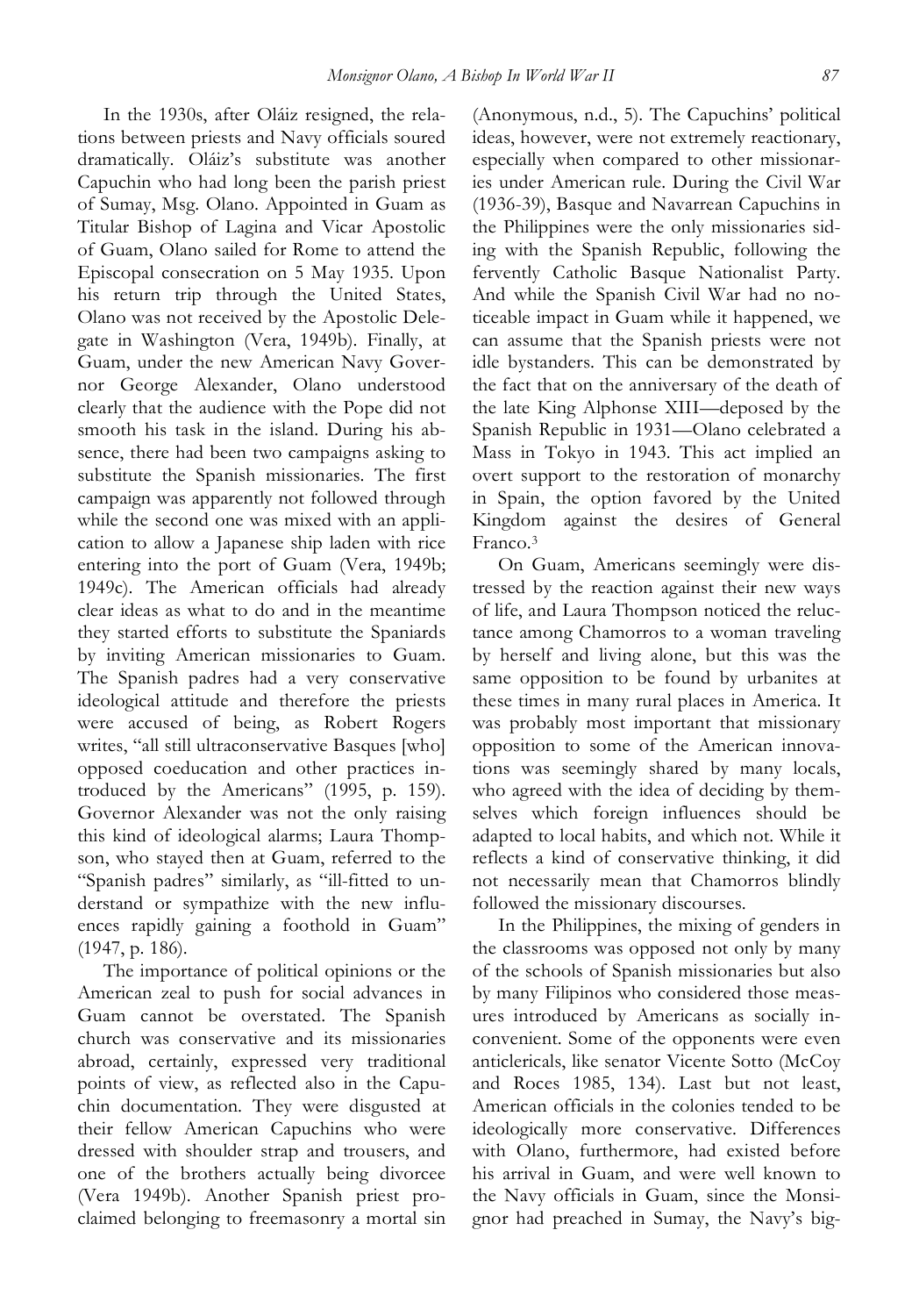gest concentration. The conservatism argument, then, appears as the overt argument to justify a measure motivated for more covert reasons; probably it was mostly a smoke screen.

The reason for the drive against Spanish missionaries seemingly rested in the need to reinforce the American power, naval and otherwise, over Guam at a time when the Japanese empire showed an increasingly assertive policy in Asia and the Pacific. Mutual contacts between the US and Japan remained stable for some years after World War I, when Tokyo obtained the rest of Micronesian islands as a "Class C" mandate from the League of Nations—which amounted to a territorial cession. While the Washington Naval Conference of 1921-22, between the United States, Japan and the United Kingdom, reached an agreement not to construct additional fortifications and thus contained suspicion of the other's motivations, the Japanese military triumphs in Manchuria of 1931 dramatically changed the context. Although the possibility of war was still perceived as remote, the perception of the Japanese menace was amplified and convinced the Americans, despite the absence of clear proof, that the Tokyo was secretly fortifying their islands in the rest of Micronesia (Peattie 1985, pp. 200-201; Naga 1988, p. 159). Tension provoked a "swift" reaction by Washington, ordering naval maneuvers, which were followed by the Japanese fleet with their own, in sight of Guam (Maga 1988, pp. 119-120). The increasing tension in the world, certainly, mattered for a strategically located island with a closed port that played a key role in eavesdropping on foreign communications. The American Navy was searching for confidential information—and preventing others from obtaining it.

In the 1930's, security concerns surpassed any other. The welfare of Chamorros was directly affected, because shortages of rice developed as commerce was cut with the Japanese mandated islands or through ships of Japanese nationality. Japanese companies that traded copra and other goods with Saipan and Japan (Higuchi 1997, 158-159) were especially affected, but the community living in Guam noticed it mostly through the so-called *Sawada Incident.* In 1933 a comment by a Japanese living on Guam appeared in an article in the newspaper *Osaka Mainichi*, titled "Anti-Japanese Agitation is Strong in Guam." This publication triggered an unusually strong reaction from the Navy (Higuchi 1997, 164-65).

It is easy to guess that suspicion towards missionaries was also affected, and from both sides. Dispersed throughout Micronesia after the exit of the Germans when defeated at the World War I, Spanish missionaries could circulate information among themselves without previous knowledge of their respective governments, and both American and Japanese Governors appear sensitive to this possibility of leakage, regardless of who could benefit more from an hypothetical exchange of information. The Japanese government increased pressure against missionaries under its rule, making requests in 1936 to the Bishop in charge of the South Seas District to replace Spanish and Americans with Japanese (Higuchi, 2006, 150). American authorities also increased suspicions, partly because Protestants, with merely 1-2% of backing among Chamorros, never matched the influence of the foreign Catholics over the Chamorros. Protestant influence was much lower even to the levels of the Philippines, where it neared 10%. Security reasons coloured how the Spanish missionaries were perceived: it was more directed at their "foreigness" than at their "catholiciziness".

Being mindful that his period as bishop of Guam was destined to be the last provided by a Spaniard, Olano seemingly focused on the efforts to maintain the local blend of Catholicism. On the one hand, he guided the incorporation of the new missionary arrivals when in 1936, the first American Capuchins were posted to Guam from Pennsylvania. Later, additional Americans arrived from Detroit, bringing to a total of ten the priests who came to Guam to work before Pearl Harbor. At the same time, Olano's attempt to bring American teaching sisters to Guam failed. But on the other hand, Olano established new institutions that would remain after his departure. He organized catechetics and established pontifical works, following the instructions of ei-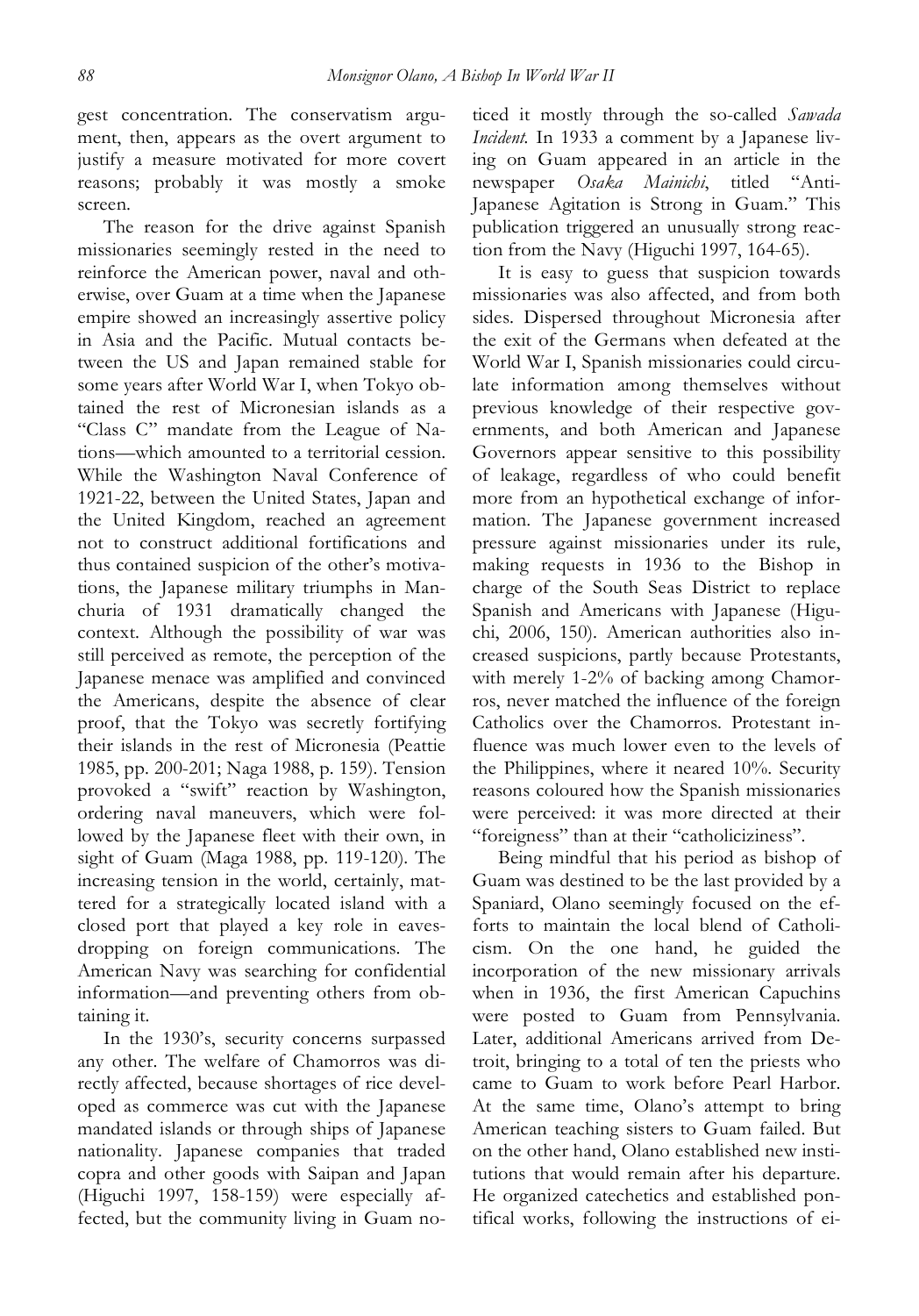ther the Pope or Monsignor P. Piani, the Apostolic Delegate to the Philippines. A strongly conservative Catholic youth organization, 'The Knights of Christ the King' ( *Caballeros de Cristo Rey),* was founded under his Vicariate (Thomson 1947, p. 185; Olano 1949, 210).

The bishop caused further problems to the Navy officials. In March 1937, Olano did criticized the American educational system as less effective than the Catholic, which provoked a strong reaction by the Navy governor B. V. McCandlish. He accused the church of corruption in the handling of fees for marriages and the like, but the Monsignor won the row, basically thanks to the backing of the Guam Congress, both with regard to his criticism to the new educational system and against the accusations of misusing fees.

At the outbreak of the Pacific War, the process of replacing Spanish with American missionaries was nearly complete. From the group of ten missionaries and two brothers,4 only *Fray* Jesús de Begoña, born as Ramón Jáuregui Aranzábal, remained, working as the Bishop Olano's secretary. In the meantime, as the international situation worsened, the number of American officials on Guam had also decreased due to the Roosevelt administration' increasingly pessimistic perception about Guam's future. It considered the island as the most "impractical" (Maga 1988, p. 169) territory to defend in case of Japanese attack and, as a consequence, most of the American personnel had been evacuated. Olano's preoccupations about the demise of his strand of Catholicism among Guamanians, certainly, were marginalized by the shadow of the war.

## **THE PACIFIC WAR**

On 8 December 1941, Agaña was bombed and the island fell to the Japanese Navy. Bishop Olano learned about the war immediately, since the first news of bombings in Sumay, Apra Harbor and Piti Navy Yard arrived while he was celebrating the Mass of the Immaculate Conception in the Agaña Cathedral (Carano and Sanchez 1964, p. 269). Olano's task became much more pressing, partly due to the change-over itself (although it had been relatively peaceful), and partly due to the fact that the number of missionaries in charge was reduced to some of the Americans, the two Chamorro recently ordained as Catholic priests (Fathers Jesús Baza Dueñas, in 1938, and Oscar Luján Calvo, in 1940), and a Baptist minister, the Reverend Joaquín Flores Sablán. On 8 January 1942, scarcely a month after the invasion, however, Olano and Jáuregui were ordered to leave the island, to be taken aboard the Japanese ship *Argentina Maru*, together with prisoners from Allied countries, such as their fellow American missionaries.

Olano and Jáuregui traveled first to the island of Shikoku, then to Kobe where they were interrogated. In Japan, both were released after verification of their nationality and enjoyed relative freedom, living at a Jesuit convent in Itabashi, Tokyo, then headed by the Rev. Fr. Berganza, the superior of the Jesuits. Olano and Jáuregui stayed together with fellow Basques especially devoted to Micronesia. Jesuit father José Herreros Cervera, who had traveled occasionally to Micronesia as the solicitor of the Caroline Islands and had published a book on the Catholicism there,<sup>5</sup> was the most prominent, but among them were also Juan Bizcarra, who spent the rest of his life in the Palau, and Brother Juan Arizeta, who had lived also many years on Pohnpei and Pala (Hezel 1991, pp. 116, 243). Olano's status in the church hierarchy encouraged many visits from fellow clerics, such as those from members of the Adoratrix of the Most Holy Sacrament, who lived nearby; the Handmaidens of the Sacred Heart, some of whom also came from Navarre; the Mercedarian Sisters of Berriz, in charge of the missions in Micronesia; Marianist Leonardo Meninabeitia; and the cloistered Carmelite Sisters, from Tokyo's Seminary Mayor.

Spanish diplomats managed to include Olano and Jáuregui in the second citizens' exchange between Japan and the Allies and they were permitted to leave Axis territory. On 15 September 1943 both priests sailed on the *Teia Maru* (taking with them a gift from their fellow Jesuits of 200 yen, the total amount of money permitted to be taken out of Japan)<sup>6</sup> and disembarked in Goa, then a Portuguese colony in India. Here, Olano and Jáuregui could not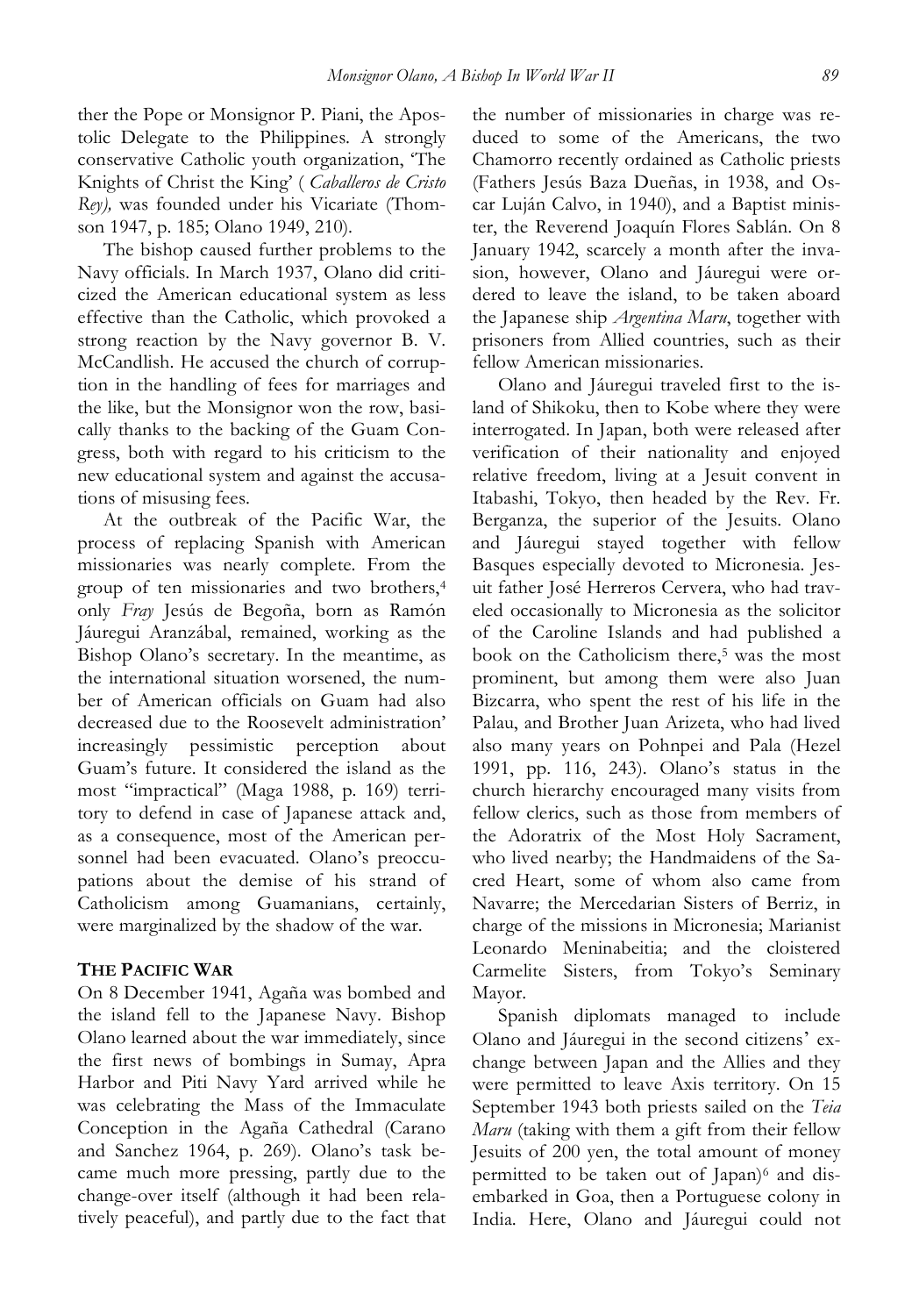board the exchange ship that carried most other fellow evacuees, USS *Gripsholm*, and had to decide by themselves what to do: leaving Axis territory was the easy part, finding a place to reside was not.

The two Spaniards had different options about their final destination. First, they could both wait and apply for permission to travel to the United States. Secondly, they could also travel to Spain, one of the few countries in the world at that moment that was not involved in the War. Capuchins had sent them enough money through the Spanish Consulate in Bombay, apparently 500 rupees, (Anonymous 1945, p. 211) for their return trip to Spain, that could be made by plane via the coast of Africa and London. The third option, and their final decision, was to return to Guam as soon as possible and therefore remain in India until permitted to return to Guam. Olano and Jáuregui remained for several months in Goa, from October 1943 to February 1944, and were received by Mgr. José Nuñez, patriarch of India. When they were allowed to move to British India, invited by Archbishop Mgr. T. Roberts, the Spanish Capuchins proceeded to Bombay. There they carried out pastoral work, living with the Catalan Jesuits (Bandra) and engaged in a social life as intense as in Japan. Olano and Jáuregui often participated in activities: they visited Capuchin missions in the countryside, broadcasted at radio stations and again met many people, mostly to collect donations in order to return to Micronesia. Among the acquaintances made at this time were Fernando Navarro Ibáñez, a Spanish military attaché on his way to Japan (Olano 1949, p.  $215$ <sup>7</sup> and a former apostolic envoy to Guam, Father Villalonga, who bragged of having convinced Philippine President Manuel Quezon to leave the Masons.

In December 1944, after fourteen months in India, Olano and Jáuregui traveled to Australia, where the general headquarters for the counter offensive against Japan was located. The stay was complicated by a disease that had emerged again and forced him to stay most of the two months in a hospital. In March 1945, while Manila was still embattled, Olano flew from Brisbane to the Philippines. From Leyte, then, Olano was able to fly finally to Guam on on 21 March 1945 After 21 months in Tokyo, 4 months in Goa, 9 months in Bombay and 2 months in Australia, and with a weight loss of 21 kilos, as noted in a manuscript note, Olano returned to *his* island (Arrayoz 1943, p. 7).

The bishop's joy was short lived, however, partly because the hundreds of shocking stories he listened to but also because of the changes in the Catholic church itself. Olano learned of the violence and the suffering of the Chamorro people during the Japanese occupation, which included also the recent death of one of the priests he had ordained, Jesús Baza Dueñas8. The other priest, Oscar Lujan, offered him his house, since the Episcopal palace was destroyed, but Olano could not rebuilt the relations they had before the war—Lujan evaded by not sharing time at home with the bishop. Olano noticed Lujan as being "very cold" [bastante frío], reserved, trying to conceal what he thought, and therefore making Olano feel that his return to Guam had not been completely welcome, even finishing with a self-question "Was he [Lujan] waiting to become a Bishop?"9 After three months, Olano left Lujan's house to return to his Episcopal Palace, where a small house made of sagnali (canes and straw) had been built.10 Finally, Olano became also the subject of one of the shocking news: Most Rev. Apollinaris W. Baumgartner, OFM Cap. Had been consecrated titular Bishop of Joppe and Vicar Apostolic of Guam. Olano left the island aboard the USS *Pastora,* two deays after his successor's arrival. With his depature the centuries of Spanish predominance over the Chamorros Catholicism ended. It was approximately half a century after Spain's political departure, when the Spain's position in the world was at her lowest ebb. His departure occurred, more importantly, at a time when the need of ensuring the security strategic island involved, for the first time, the decision to shape as much as possible the life and culture of islanders.

**OLANO, BETWEEN THREE GOVERNMENTS** To understand the definite departure of Olano from Guam as a Bishop, the Pacific War provides an overall context, but also the conflict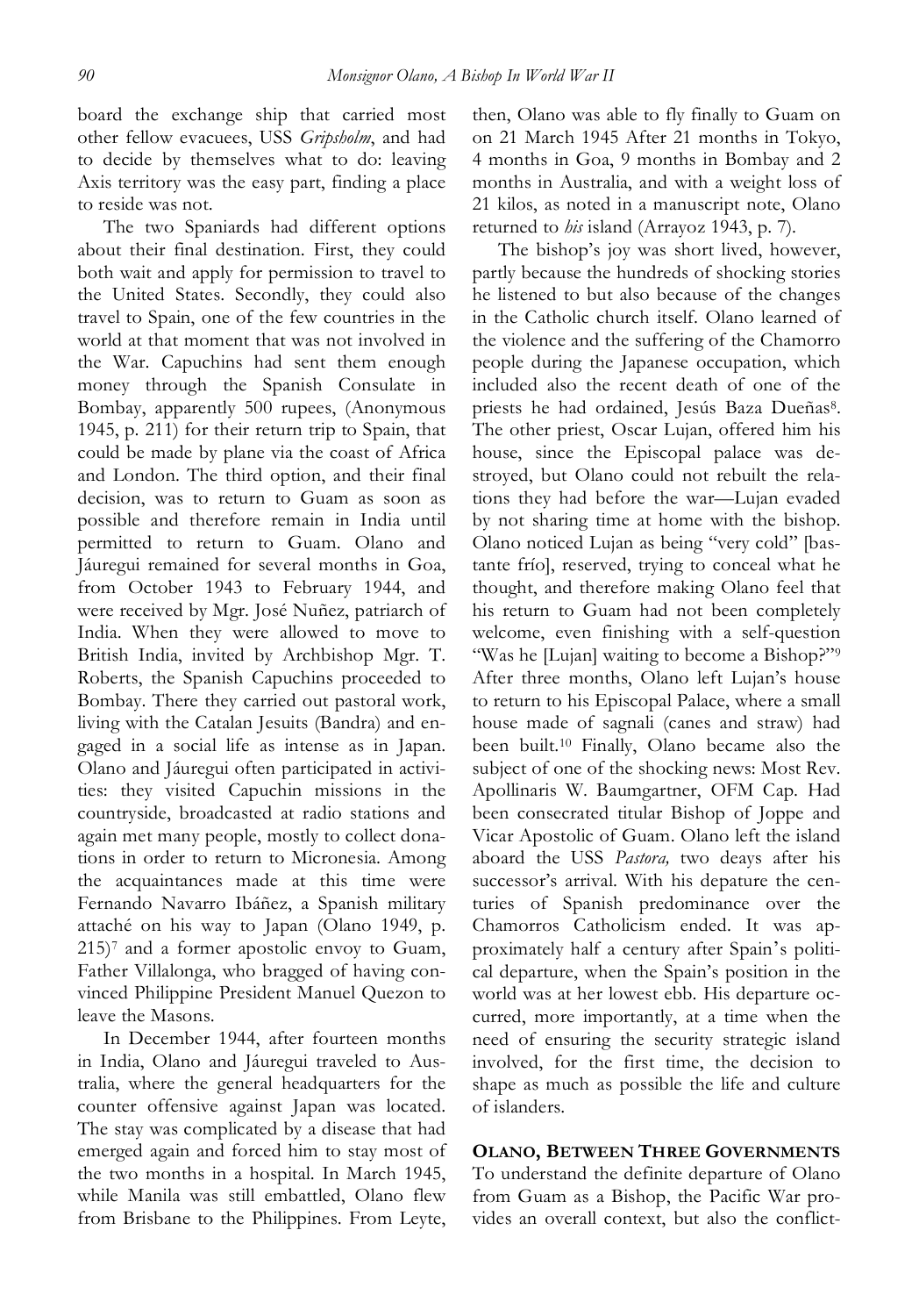ing interests of the governments playing around the issue. For years, the fate of the Basque Bishop depended, more than on his own deeds or personal beliefs, on the confrontational interests of three governments: those of Tokyo, Madrid and Washington, all of which were more interested in their propaganda machines and their own interests in Guam than in the welfare of thousands of islanders. All three governments were acutely aware of the value of the personal authority of a person who held the title of Bishop on fervently Catholic Guam; an island with a strategic value much bigger than its size. Not surprisingly all three governments did their utmost to adapt that prestige to their purposes. And although the world experienced the same war, the interests of each country must be traced separately.

### **Japan**

After the Japanese invasion of Guam, Olano and with him Jáuregui could expect to be well treated by their new masters, both because of Olano's Spanish identity and his religious position. As citizens of Franco's Spain, a regime friendly to the Japanese Empire, they could easily hope to remain in the island working as before. Their other identity as missionaries could help also at smoothing their contacts with the Japanese authorities. Tokyo's "Southern Advance" (南進) was coupled with propaganda campaigns proclaiming how much they cared about the religious beliefs professed by their conquered populations, whether Buddhist, Islamic, or Christian. In the rest of Micronesia, the officials had shown some appreciation because of the missionaries' attempts to "civilize" and since the early 1920's, their fellow missionaries working in their "mandates" had even received occasional subsidies from the governors to support their activities (Peattie 1988, p. 84). After Pearl Harbor, furthermore, the bishop's fellow Spaniards in the Carolines remained in location as before, same as in the other territory with majority of Catholics, the Philippines, where the Church was glad to recognize even the recovery of their privileges. Even a wartime diary written in secrecy by a Dominican Father, Juan

Labrador O.P. expressed favorable impressions of the new masters in religious affairs: "[Japanese authorities] reiterated their assurances that they would respect religious beliefs in occupied countries [...] In a broad sense, one could say that they comply with their commitments."11 And the particular situation in Guam did not preclude any harsh measure, since even the American fathers were free for about two weeks following the Japanese invasion. This situation turned sour soon, however. First, the American fathers were interned and, later, Bishop Olano and Jáuregui followed suit and were taken to the Episcopal Palace, where they remained under guard until being expelled. After Guam was pacified, the soldiers departed to fight elsewhere, the Japanese Navy governed the island and all missionary activity was left to the two recently ordained Chamorro priest.

The reasons for the Japanese decision against Olano do not appear clearly expressed, and the arguments provided, when asked about it, were not much convincing. Pascual Artero, an Spanish entrepreneur and landowner who was also taken temporarily in prison but released just before the *Argentina Maru* departed with the Americans and the Spaniards, was told that he was not included in the list because he was "good" for Chamorros and Japanese alike (Flores Montoya 1984, p. 111). Later, when the Spanish government did ask the same question, more than a year later, the Japanese Foreign Ministry argued that the evacuation should be considered as having been unavoidable. <sup>12</sup> The responses were mere smoke screens as there is no trace of Olano obstructing the new Japanese regime. The bishop himself could count on his own experience in maintaining the Catholic Church in Guam through strong cooperation among Catholics, either Spaniards, Chamorros or even Japanese. It is difficult to believe that Japanese priests asked for it. Mgr. Fukahori Sen'emon, the prelate from the Diocese of Fukuoka [wrongly spelled as Fukuhoku in Olano's Diary] in charge of religious affairs, who later would be appointed Bishop of Japan, or Mgr. Ideguchi Miyoichi, the Apostolic Administrator of Yokohama and the South Seas, or *Nan'yô* (南洋), demonstrated cordial relations—and during his exile in Japan, Olano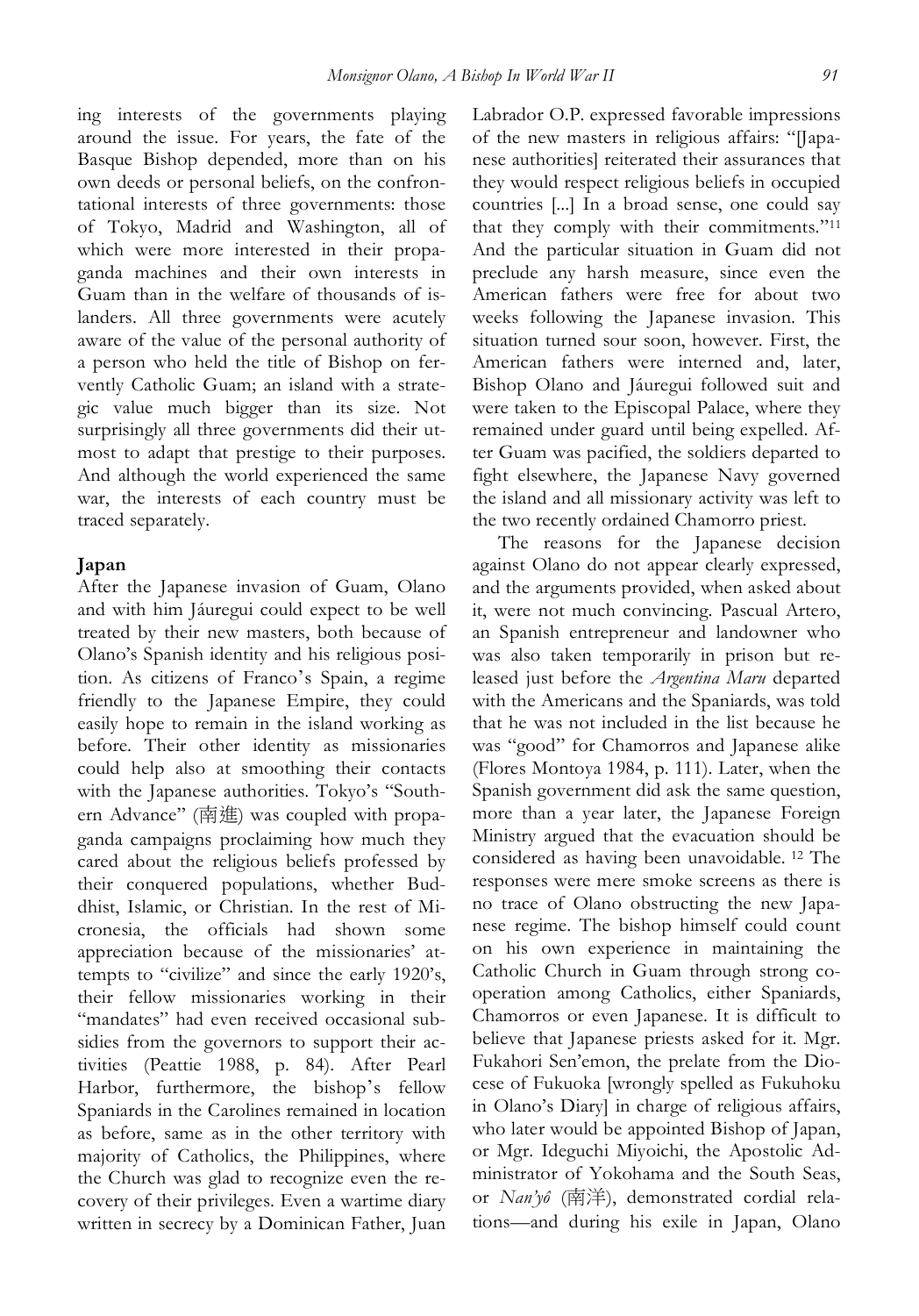maintained a collaborative attitude. He accepted plainly the new masters by writing a letter appointing Dueñas as pro-vicar apostolic and priest in charge of the vicariate in his absence (Olano 1949, p. 48)<sup>13</sup> and transferred his work in Guam to Japanese prelates, like Ideguchi, who expressed sympathy for his mistreatment. Even, thanks to their shared religious beliefs, Olano and Fukahori maintained a relation apparently above their national identities; the Japanese took the risk of carrying letters to and from Guam—which Ideguchi refused and prevented father Dueñas from being sent to the island of Rota. Even, Fukahori referred to Olano his frustration better than to Japanese militarists, as Wakako Higuchi has shown, since he asserted to the army that the Church efforts were doing "well, more than […] expected", but, when visiting Olano in Tokyo, acknowledged a deep failure about the low Chamorro attendance to Mass (Higuchi, 2006, 150)

Three reasons related to Guam can be surmised that may explain the decision to expel Olano. First, as Olano himself suggested, the authorities wanted to use his home. The decision of using his well preserved buildings for military offices or residence could have been an important reason even if the premises were seized partially: Olano was to be asking continuously the devolution of Church' properties, both in person and through written complaints, and, if allowed to stay at the premises, the neighborhood would be, at least, unpleasant. Secondly, the Japanese could think that despite deporting Olano, they could retain some of his influence by appointing a local—and inexpert—prelate. In fact, just before the outbreak of the Pacific War, in 1941, Tokyo had managed to convince Rome to order the replacement of all foreign priests who headed dioceses in Japan, as "suggested" by its apostolic delegate in Tokyo, Monsignor Paolo Marella. Furthermore, the Army's General Staff Headquarters opened a Catholic pacification work office (Higuchi, 2006, 151): if given a chance, they would try to substitute Olano with a local priest, who could be given also the opportunity of working without the shadow of the former bishop. Thirdly, the Japanese command in Guam did not show much sophistication, as demonstrated by some of their decisions. The comments and conversations recorded of the Japanese in Guam show that they did not go deep in nuances about the different legacies left by Spain and the United States, and even the biggest political issues were expressed in very vague terms, such as asserting "Franco is a good friend of us" (Olano 1949, p. 23). Asking the Catholic priests to write a letter to George Tweed, a U.S. radioman hiding in the jungle, encouraging his surrender, as the *Minseibu* (民政部), or Department of Civil Affairs did, points at least to an erratic policy in their search of the only American out of their control, as does the temporary arrest of the only another Spaniard in the island, entrepreneur and landowner Pascual Artero (Flores Montoya 1984, p. 110).

Guam, however, was part of a much wider Empire. Then, placing the focus in the Tokyo headquarters, we can find two more explanations to the expelling of Olano, and perhaps more significant. Firstly, the fact of Guam being a small island without foreign contact allowed the Japanese officials more freedom to act as they wished. This fact may suggest why Olano was expelled while his fellow missionaries in the Philippines were not: as a way to test the reaction towards a much more important personage, again a foreigner belonging to a Neutral country (Ireland) and heading the Catholic church of another recently conquered overwhelmingly Catholic territory: the Archbishop of the Philippines, Monsignor Michael J. O'Doherty. Olano's position was resolved soon, but the Archbishop's issue was stalled during the whole occupation, waiting for a negotiation with Rome (Terada 1999, pp. 237 - 240). Secondly, the intense Japanization policy to be carried out on Guam. Different to other areas conquered in the first stages of the Pacific War, the Japanese command designated Guam as a "permanent possession", that is, an area where "independence or even political participation was [not] likely" (Higuchi, 2001, p. 23). Having in mind the experience in the rest of Micronesia, but also the example of the Ainu in the island of Hokkaido, the *Minseibu* started the Japanization soon and forcefully.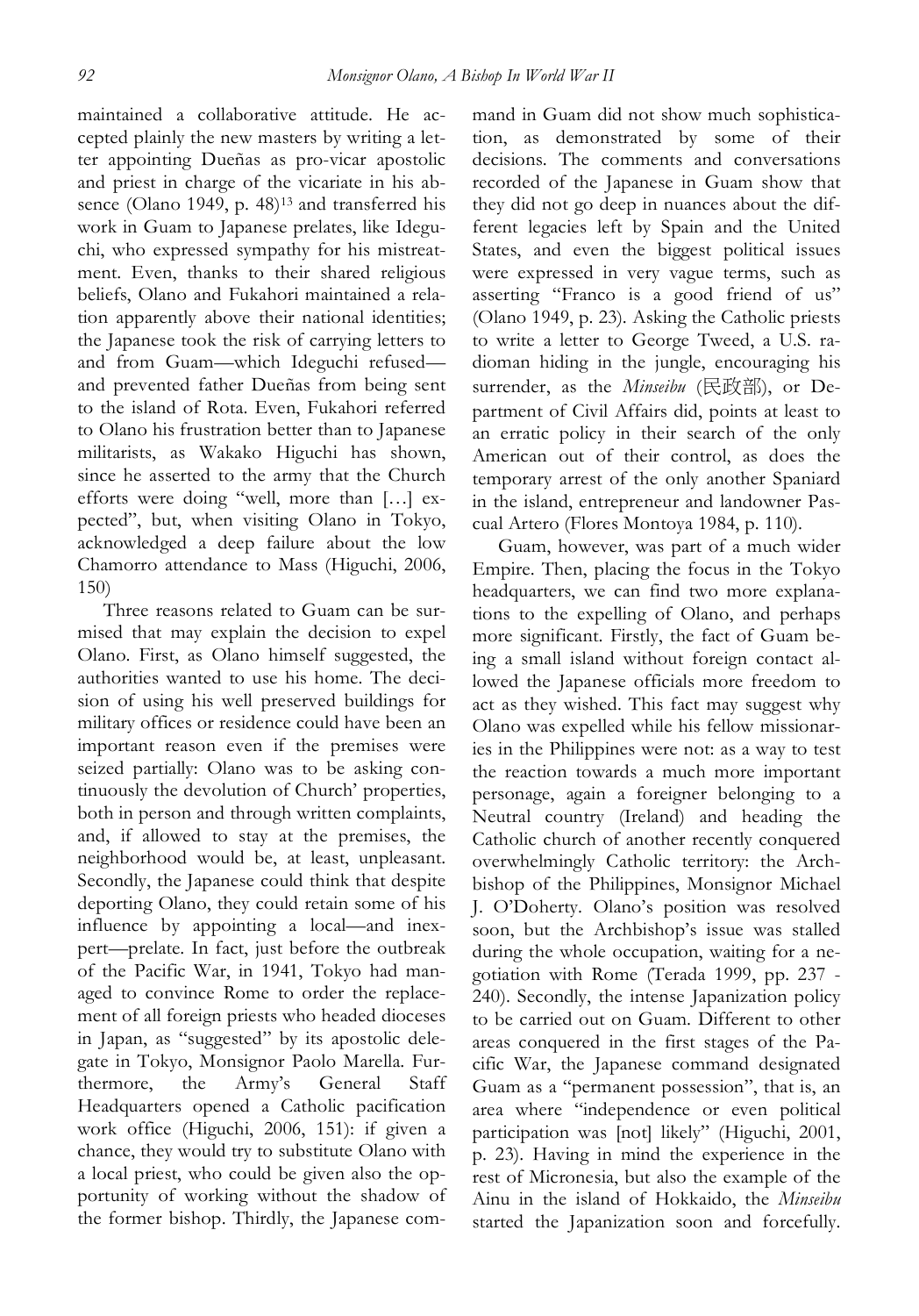The early opening of elementary schools, scarcely one month after the occupation, and the longer number of hours dedicated to teach Japanese language, as compared to other conquered territories, such the former Dutch East Indies (Higuchi, 2001, p. 22-23), shows the different objectives aimed at the Chamorros. While Indonesia or the Philippines were to be granted independence, Guam was not. Perhaps with too much voluntarism, because the imperial government perceived Chamorros in Guam as beig too much influenced by the United States and the Catholic church, the *Minseibu* considered the Japanization "easy to implement" (Higuchi, 2001, p. 22)—and that entailed a harsher treatment of the Bishop.

The Japanese did not respect Chamorro Catholicism as they did in the Philippines, and bishop Olano's exile was the first consequence of this. While the Japanese were desireous to get the Catholic church in the Philippines to cooperate, with a policy based on negotiation, gradual steps and care to avoid further difficulties (Terada, 2003, p. 235), the Department of Civil Affairs in Guam opted for prioritizing strategic targets, like using priests in pacification campaigns. The decision by the Japanese military to send Olano away from the island, then, shows that neither Americans after their arrival in nineteenth century, nor the Japanese after Pearl Harbor, wanted the presence of a foreign bishop, both being afraid of its influence. But its also shows the difficulty of putting into practice what the propaganda had said, since the postulated respect to the religious beliefs of the conquered populations stopped not only at the vicinity of battlefields but also at the imperial perceptions held in Tokyo. Respect of religious beliefs depended on general assumptions related to the overall interest of the Empire, upon which the decision to respect them ultimately rested: they were to be maintained so long as Tokyo considered them useful.

## **Spain**

The interest of Madrid in Olano increased as the war progressed, but it was related mostly to its foreign concerns. From the Spanish perspective, we can divide the Olano affair in three stages that show the different aims of Spain's foreign policy: pro-Axis, Neutrality and, the last one, looking for survival. During the first months after Pearl Harbor, Olano's problems were hardly noticed in Madrid, mostly because his distress was set against Spain's political friendship with Tokyo. General Francisco Franco's brother-in-law and leader of the Falange Party, the Spanish counterpart of the Italian Fascists, Ramón Serrano Suñer, was the minister for Foreign Affairs. He helped Japan's war effort after Pearl Harbor, either providing intelligence, accepting the representation of Japanese interests in most of the Americas or exchanging goods. Therefore, when Spain's ambassador in Tokyo, Santiago Méndez de Vigo, informed him of Olano's difficult situation, the report, together with those concerning the problems suffered by other missionaries scattered about the Asia-Pacific area, was demoted in importance. Since the Catholic Church was an influential lobby that supported the regime, the news about Olano created some unrest among officials and weakened relations between Madrid and Tokyo, but little was done officially to alleviate Olano's situation. Political relations were paramount.14

After September 1942, when Serrano Suñer was substituted as Foreign Minister by Count Jordana, the Olano affair changed to a second stage. A military officer of conservative ideas, Jordana started gradually a policy move towards neutrality, which he did by compensating the pro-German activities of the Spanish regime in the European theater with pro-American moves in the Pacific area. For this policy in search of neutrality, Bishop Olano's case became an excellent asset for Madrid: he was a high-ranking Spaniard with a task not politically related, being in "desperate straits" due to mistreatment and, furthermore, the Japanese were to be blamed, not the Germans or Italians. In the Spring of 1943, furthermore, Tokyo proposed to up-grade their legations to embassies and the new Minister preferred not to oppose the proposal straightforwardly (it was previously accepted, and promoted by his predecessor Serrano Suñer) but complained about Olano's treatment. The first reaction of the Japanese was to defend their deeds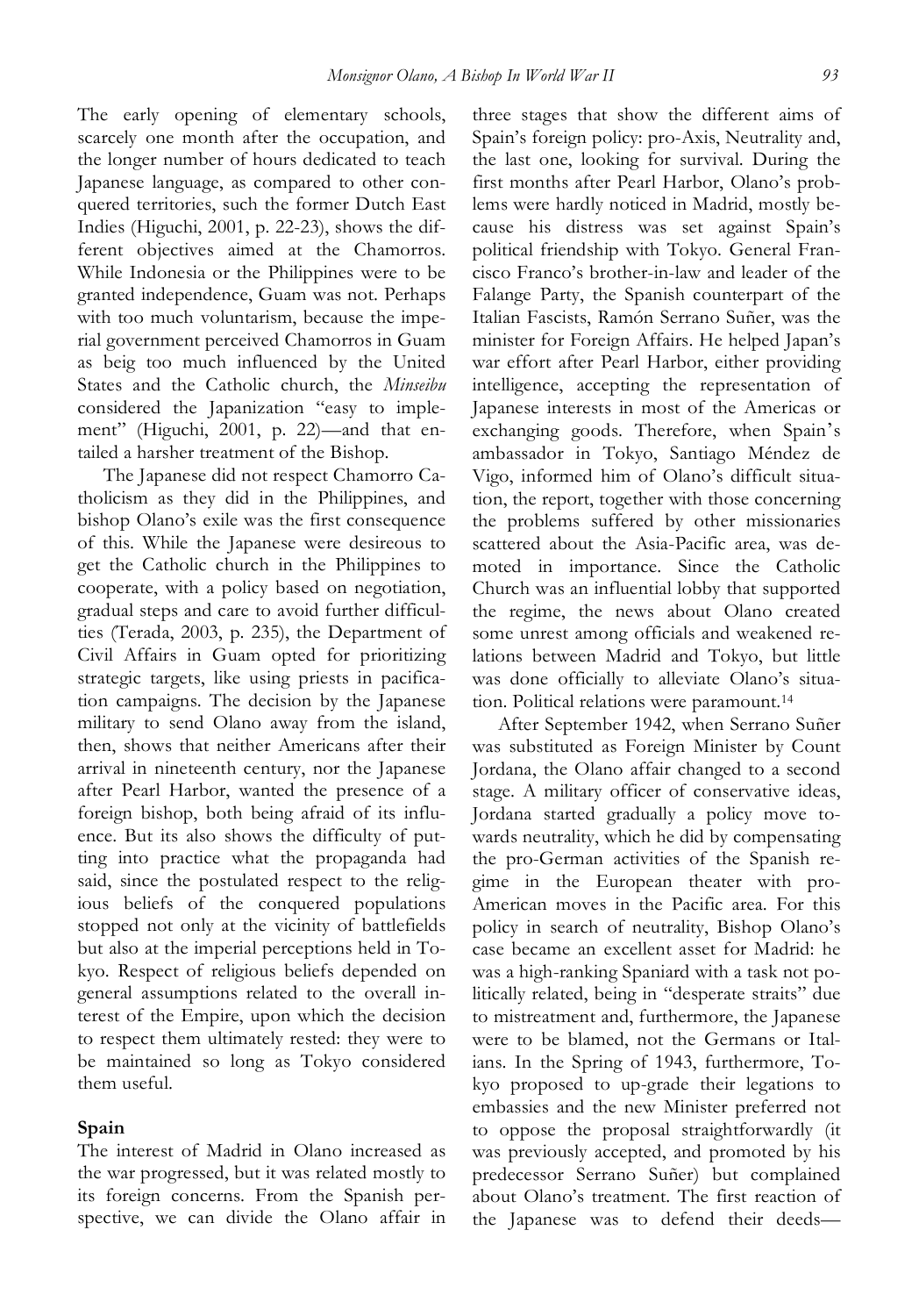neither Olano nor Jáuregui had been mistreated, their property was maintained, as were the religious services at the cathedral<sup>15</sup>-but later, regardless of the arguments, realized that it would be better to accede to Spanish demands and agreed to include Olano and Jáuregui among those nationals departing wartime Japan via the exchange ships. It was a last minute decision, taken only after the United States had agreed to accept Olano and Jáuregui —and a fact made known to Madrid only after Olano had already disembarked in Goa. In any case, by allowing the exchange, Japan, in fact, chose the easiest demand to comply with of the various number of Spanish complaints concerning the treatment of their citizens in the Philippines.16 During Jordana's pro-Neutrality policy, searching for a solution to the problem of Bishop Olano became one of Madrid's more strongly voiced complaints against the Japanese, and the pressure got a favorable result.

The third stage in the Olano affair shows the lack of resources of Madrid when the tide of the war was against the Axis. Olano ceased to be a subject of discussion with the Japanese diplomats, but then became a propaganda weapon and, by the beginning of 1944, when the growing possibility of an Allied victory made desireable for Spain to display openly the ill feeling with Japan, Olano appeared in relevant articles of the Spanish press. He was mentioned in a purported news item dated February 11, from the branch of the official Spanish News Agency, *EFE*, in Buenos Aires, that stated: "intellectual circles in Latin America are disturbed by the bad behavior toward Bishop Olano and the near suppression of the Spanish language [in the Philippines]." On the February 16, the front page of the Falangist daily, *¡Arriba!*, recognized that Spaniards should have been aware earlier of the occupying Japanese army's prosecution against Spain, its citizens and their culture in the Philippines. Olano's presumed mistreatment was expounded and newspapers started to offer news contrary to the Japanese, such as his trip with the American prisoners, that he was assigned to the lower deck of the ship, that he had to endure 39 hours without being able to come

out on the deck or had to carry his own luggage. With it, on one side, the government of general Franco rallied the backing of the Church. Heralding the preoccupation for a priest doing its missionary work was a good mark, while the government' task was helped by concerned Capuchins, in Navarre, who published a leaflet with reports taken from different media about Olano's whereabouts, entitled, "What is happening in Guam?" as well as a letter from secretary Jáuregui, written in Basque to avoid censorship (Arrayoz, n.d., pp. 1, 4). On the other hand, the campaign was prepared as a useful way to rally fellow Spaniards behind a changing foreign policy leaning towards the Allies, as it was the first time that the Madrid Government allowed this level of open criticism against a former friend. General Franco had been caught in a extremely difficult situation: he desperately needed to side with the former enemies while maintaining the same ideological appearance inside the country. That strange article clearly expressed the difficult perspectives for the regime under the Allies. Voicing Bishop Olano's case, that Spain had been deluded by Japan and that its fate was none of their business, even to the point of suggesting that Japan's defeat was welcomed was a strange volte-face. Dictatorships rarely acknowledge publicly their past mistakes, certainly, and *The Times* referred to this comment as "eye-opening news"17.

As the time passed, Madrid was in even more precarious situation. Once the end of the war could be foreseen, Madrid needed, more than ever, to approach the Allies with arguments demonstrating their confrontational attitude against the Axis. Then, Olano's case was remembered again, in spite that there were no more news about him. For instance, in September 1944, General Franco mentioned to the American ambassador in Madrid, Carlton Hayes, that he had been on the brink of breaking off relations with Japan a year earlier, mentioning explicitly Olano's case and the situation in the Philippines (Hayes 1945, pp. 332-333). Later, as the end of the war drew near, the need to reveal their problems with the Axis increased in leaps and bounds, and the news concerning Olano was exaggerated more than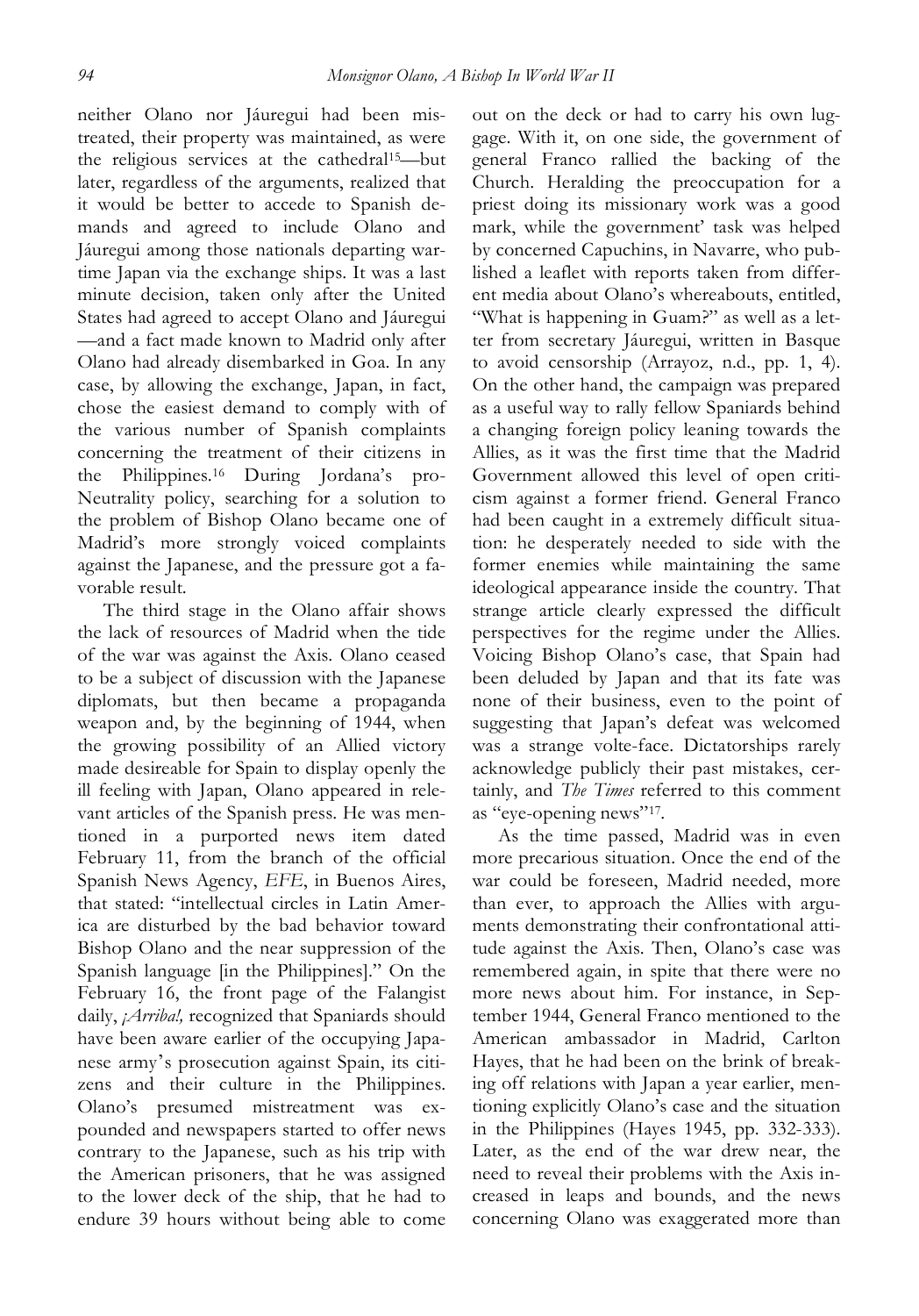ever. Therefore, in March 1945, the Spanish media included now false accounts of Olano; it was said that he had been incarcerated because of his complaints against the Japanese authorities; also that he was put in a concentration camp in Japan.18 Of course, they did not mention that, by then, Olano was traveling from Australia to Guam and no attempt was made to help the bishop in his aim of entering the island. Madrid was thinking of declaring war on Japan as a way of participating in the San Francisco Conference and of gaining a place in the Allies-dominated world, but there was ample proof of its friendly relations with Germany and Italy. Accusations against Japan were interpreted as last minute lifesavers.

Regardless of the effectiveness of these attempts, Spain's foreign policy made a complete about-face toward Japan, much more radical than toward Nazi Germany or Fascist Italy. Olano's case was an appropriate excuse, used by the Spanish propaganda machine when it fitted into its overall foreign policy, making use of facts that best suited its situation *vis a vis* the United States. But after departing Japan, the fate of Olano and Jáuregui was no longer relevant, much less so when they desired to return as soon as possible to Guam—and it involved difficult negotiations with the American government that Madrid was not ready to carry on. The grievances against Japan were easier to use. Like Tokyo, Madrid cared very little for Olano's real interests, much less for the Guamanians welfare.

## **The United States of America**

United States' first reaction to bishop Olano should have been surprise, after his appearance in Australia insisting on returning to Guam, followed by a kind of uneasiness. They were suspicious of the Prelate trying to chase the advances of the American troops in Guam in order to reach the island as soon as possible and Olano must have anticipated the unease through the permission denied to his personal secretary. First, Jáuregui's authorization to travel to Guam did not reach Australia at the same time as Olano's. Then, the bishop never managed to arrange a permission for his secretary to follow him to Guam, in spite that he personally called on Admiral Chester Nimitz, commandant of the Pacific Fleet. The American answered him merely to write a letter requesting the favor, which was later denied through a message written in pencil on a "small piece of paper"<sup>19</sup>. Olano, then, tried to circumvent the refusal by talking with a Major cooperative with the Catholics, William P. McCahill, but he had been sent to the United States in early May and replaced by Captain Charles McVarish (Olano 1949, p. 127).

Olano soon understood that he was next on the list. On the very day that Japan surrendered, 15 August 1945, Olano had a crucial lunch with the American prelate who arguably had played the biggest role in U.S. foreign policy in World War II (by visiting, for example, Spain, the Vatican, and other countries, in 1942-43), New York's Archbishop Cardinal Francis Spellman. Spellman delivered Olano a letter from the Pope, counseling him to renounce the vicariate, while joining personally this advice, that others had transmitted Olano before, such as Buffalo's Bishop O'Hara, also present at the lunch, who had informed Olano earlier of Nimitz having opposed his entry to Guam (Olano 1949, p. 132). The bishop resigned this same day and five days later Pope Pius VI named Baumgartner as Bishop, who was to stay in the island until the year 1970. Then, on 23 October the new bishop arrived on the island almost secretly, aboard Nimitz' personal aircraft, and on 25 October, Olano was directed to leave the island. Bishop Olano decried it as being a surprising move because he was given only two hours to pack everything, but the same had occurred when former American missionaries arrived in the island (Olano 1949, 134; Rogers 1995, 201).

Two broad arguments can explain such a strong American position to the point that the Pope was forced to accept: security reasons, like during the 1930s, gave preference to US or local priests, and the Denazification policy, as agreed during the Potsdam conference. Foreign eavesdropping and intelligence activities continued to be crucial to the American presence in Guam, but it is difficult to accuse Spanish priests of obstructing the gathering of intelligence, especially after the Japanese were gone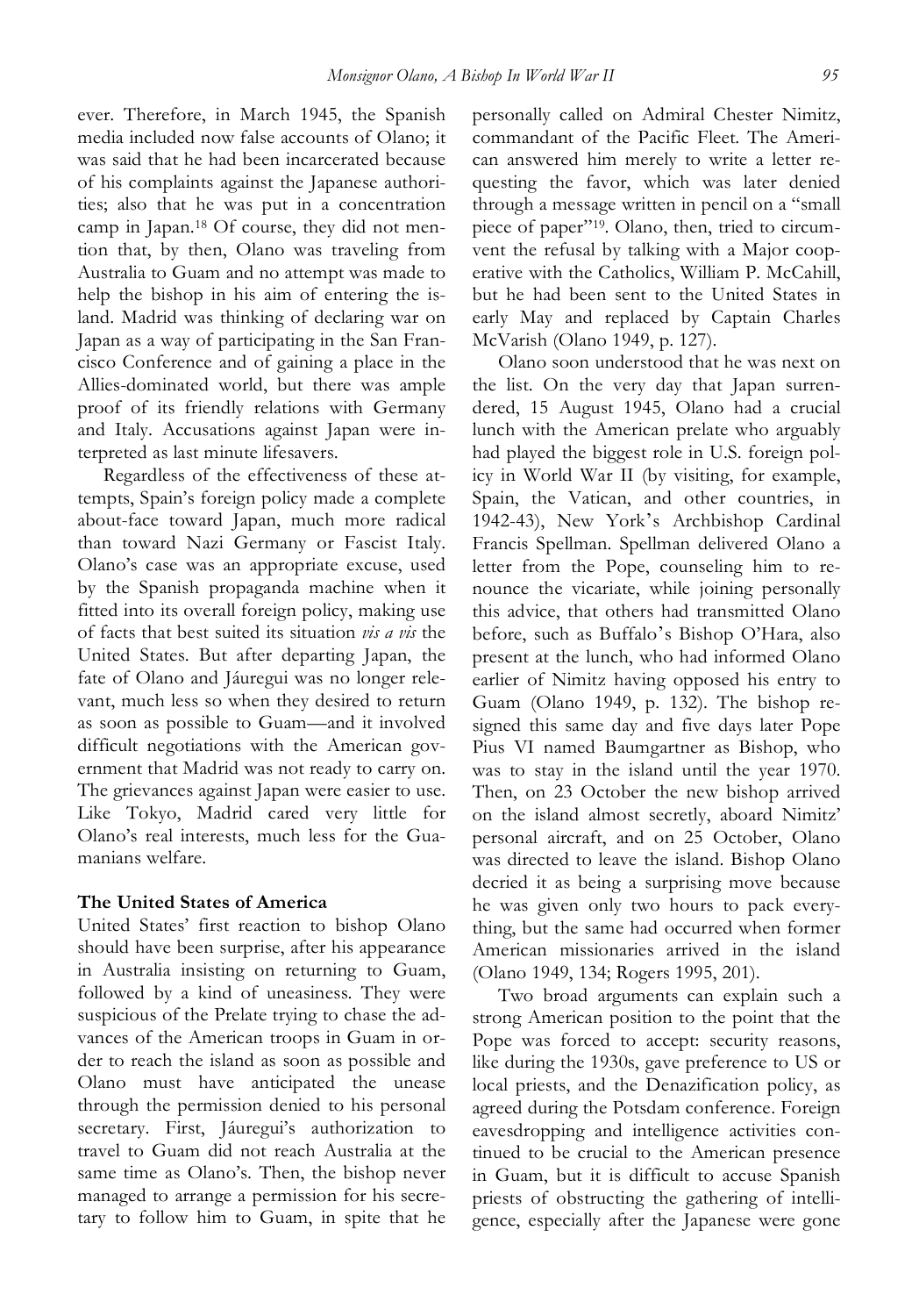and the whole of Micronesia was under the American umbrella. The possibility of Spaniards sending information to the Soviet Union or to another foreign power does not seem to be a realistic possibility, and much less to Spain, a pariah in the world at that time fearing reprisals for its pro-Axis past. Nimitz showed clearly also his personal preferences at Olano's first visit, who wrote later about his "rude" behavior in contrast with that to the Chamorro Padre: "Whereas, how charming with Padre Calvo" (Arrayoz 1943, p. 29).

Getting rid of Axis remains was a cherished policy by Admiral Nimitz. He wanted not only to expel Japanese from the islands, but also Italians, Germans and Spaniards. In October 1945, for instance, Nimitz asserted that the ten Germans living in Micronesia were a "subversive element" (Friedman, 2001, p. 121), and seemingly had a similar perception of the many other foreigners. Spain was widely identified as Fascist at this time, with a Falange Party in charge whose foreign branches during the war years were said to have been working as a secret army for the Axis interests. Partly, it was true; Falange admired Fascist Italy and Nazi Germany and displayed openly their anti-Americanism while there were Falangist branches in many foreign countries, through the Spanish communities scattered not only in Latin America. However, they had stopped it activities in the years 1940-41, although in some cases continued underground work. There was also a Falange branch in the Philippines but, in any case, Nimitz's perception could not be applied to the Spanish citizens in Guam. They had a remarkable anti-Japanese record, both laymen and missionaries. There had been no Fascist or anti-American activities prior to the war and the only American who remained free in Guam during the Japanese occupation, the already mentioned radioman George R. Tweed, managed to do so because he was hidden on family lands by Antonio Artero, the son of the only Spanish lay citizen living in Guam, Pascual Artero. The U.S. government recognized this risk by giving Artero the only Medal of Freedom awarded to Guam after the war, in spite that many others had helped Tweed while he was in hiding. The missionaries had also an anti-Japanese record, besides Olano and Jauregui's exile. Six of the Spanish Jesuits in Micronesia were killed in Yap and Belau by Japanese soldiers. Certainly, nobody could point to traces of any Spaniard in Guam or Micronesia having acted as anti-American in Micronesia let alone as fifth-columnists.

Although Guam presented a different picture to the Philippines, Nimitz preferred to used the same simple ideas in relation to the Spanish missionaries and argued they were "Francoists and Fascists", as noted in a deleted text in the manuscript of the *History of the Mission* by father Román de Vera (1949, p. 16). The Commander of the Pacific Fleet informed Cardinal Spellman that he did not want Spaniards in Guam and, as for the Spanish missionaries representation, he himself pressed and managed to have the Vatican accept the changing of nationalities. The references to Fascism look like, again, as a smoke screen to hide the real motivations.

At the end of the Pacific War, there was another difference compared to the previous stages of American presence in Guam: Washington's policy towards islanders aimed a step further up in their control of Micronesians. Cultural security, meaning that "American planners hoped to couple Pacific Islanders' loyalty to the United States through the use of religion, language, and social values" (Friedman, 2001, p. 119) appears as the main reason for the American decision to do away in haste with Olano. Between 1945 and 1947, American strategic planners were seriously interested in the future racial composition and cultural orientation of the Pacific Islands, especially Micronesia (Friedman, 2001, p. 118). Bishop Olano was perceived as a possible hindrance, then, in forging the loyalty towards the United States, both through the language he used through the religion he defended and the social values attached to it.

English does not seem to be extensively widespread at this time. Father Pastor de Arrayoz in his notes on the *History of the Mission of Guam* mockingly comments on the data offered by *World's Almanaque*, that in the 1936 edition pointed to a 10% of islands as English speak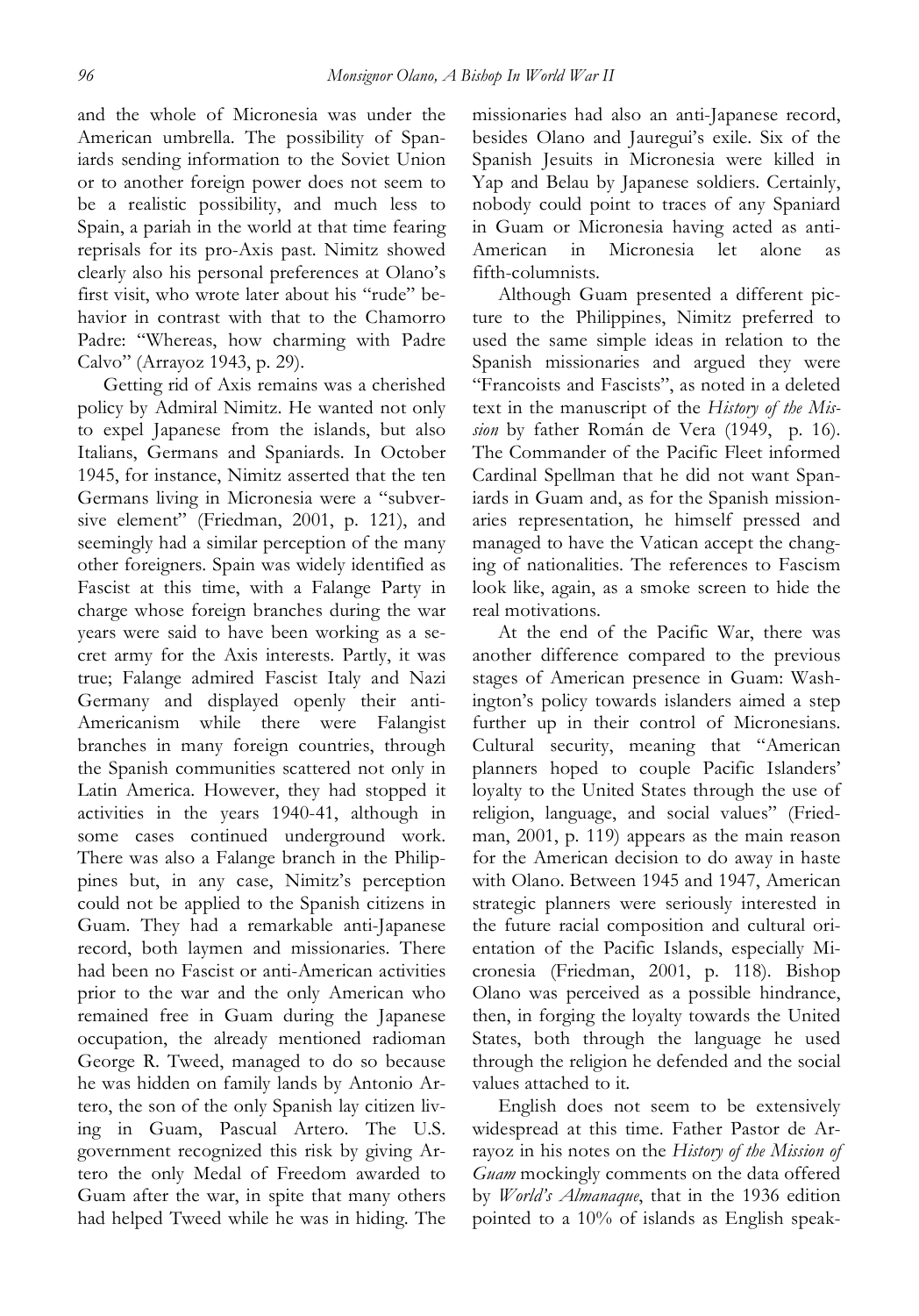ers, while the next year raised the percentage to a 70% after a new census. The priests asserted that the Census was elaborated on by the schools teachers, much akin to adding crosses on the questions related to the speaking of English language. Furthermore, he considered that even the 10% was an excessive figure and asserted that "the Chamorro people still today do not speak English" (Arrayoz, n.d., p. 29). Spanish was almost not used anymore, except among religious priests and the most deeply hispanicized. Oscar Luján Calvo, or *Pale Scot*, as he is called, the only Chamorro priest to survive the Japanese occupation of Guam, can show these feelings as thorough the references that can be read in Olano's *Diary of the Japanese Occupation*. On one occasion, he heard the confession of eleven blind Puerto Ricans, surely in Spanish and on another, he decided to speak, again in Spanish, when asked to record, phonographically, about his experiences during the Japanese occupation (Olano, *Diary*..., pp. 129, 131) There are also other references that point to a language not yet forgotten but, in any case, Spanish was not a viable alternative to English and was not used anymore for preaching after 1916 (Vera 1949b, [12]).

Washington's policy of Chamorros speaking English, then, had to be detracted from the use of Chamorro. Olano seems to suggest this as the reason for his departure, when, in his *Diary*, he warned American officials that without more Chamorro-speaking priests, in addition to Father Calvo, many islanders would die without receiving the last sacraments. The answer was clear: "There are orders that English must be used"(Olano, *Diary*..., p. 133). Of course, Spanish could be an impediment to that policy and the arrival, on 19 July 1945, of Francisco Ramón Espinosa, a Spanish professor at Annapolis, in order to translate Spanish documents concerning the history of Guam into English, emphasizes the American concern with the Spanish language as a hindrance for their desire (Olano 1949, p. 156). But the main obstacle to American planning was the still widespread usage of Chamorro, which is what Father Arrayoz asserted the Guamese were speaking.

The position of American officials in relation to religion and the social values of the population appears as having the same line of thinking. While the American usage and habits seem to have made little inroads among the population, the more conservative ideas held by the Spanish priests fitted better with tthe raditional points of view of the elders of the islands. They surely shared Olano's comments in a letter dated August 27 1945, against the 200,000 soldiers "hungry for pleasure" and his suspicions towards girls attending dances on Saturdays and Sundays "it is not strange that misfortunes happen (they are countless)" (Arrayoz 1943, p. 20). Besides any kind of cultural attachment to Spain, that was even more remote after the Pacific War, the popularity of those values relied on being assumed by the population as their own. The diminishing of the importance of Hispanic culture as a part of the Chamorro identity can again be understood as the continuation of the pre-war policy that considered Christianity and the English language as the two most important aspects in assimilating the Micronesians to US control, but with a reinvigorated strength. The substitution of Spaniards by the American clergy could help speed a ''… more rapid Americanization of the natives.'' 20

In 1945, there was a crucial difference in the policy towards the Chamorros that had been carried out before: this time the Navy did not pursue its policy towards the islands exclusively. Spellman's disagreements with Nimitz forced the Cardinal to write President Truman, soon after the admiral's dismissal in November 1945, warning on the consequences of the departure of western missionaries: ''… all the good done in the interest of Christianity will be lost and the natives will then have only one path open to them—the return to their former pagan and savage lives.''21 President Truman ordered the State-War-Navy Coordinating Committee to study it. Following Friedman, they came to the agreement that those missionaries would not be removed (unless they had been members of Fascist parties) but that it was inadvisable to allow new ones. And the Joint Chiefs of Staff "more specifically," wanted to limit Spanish priests and nuns while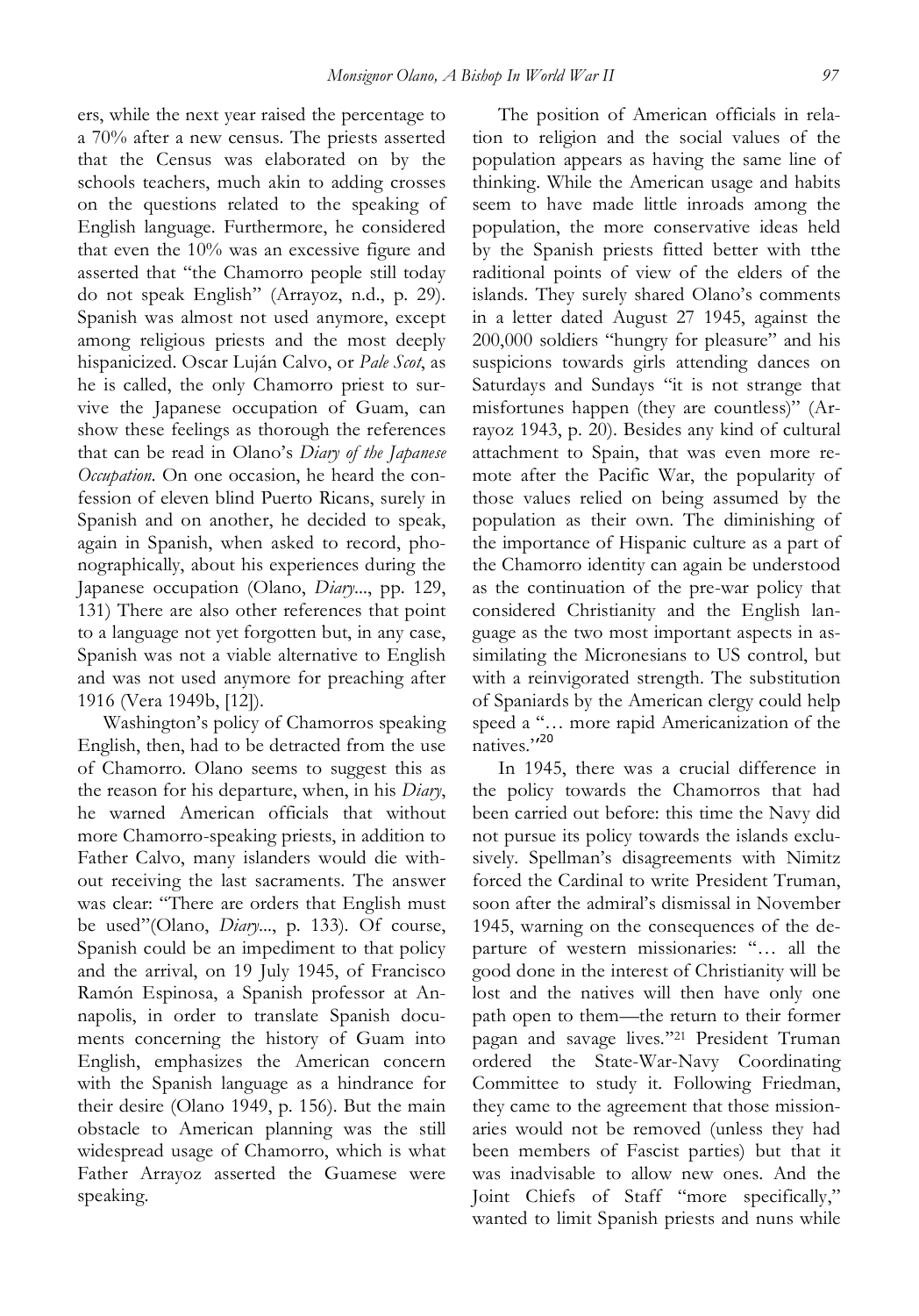American missionaries were to be "utilized to the maximum extent possible," (Friedman, 2001, p. 121). It was the definite resolution of the administration about the Catholic missionaries, since Truman seemingly accepted the recommendations and Spellman didn't protest further.

The course of these events resembled the decision after the Spanish-American War to expel Spanish missionaries, later partially overturned just for the lack of other candidates to fill the post. And the need to secure the territory can be traced back to the 1930's, since Nimitz in 1945 simply revived a policy that the U.S. naval governors had pursued before the war. After the war, the policy was more vigorous: preparing the island to become the base for a bigger and better military defense, this time against the Soviet Union and needing more space than before. Yet, many decisions remained in the air: for example, the regime to govern Guam remained to be decided (Maga 1985, p. 188). And, in relation to the Catholics, the American officials finally were satisfied enough with the removal of the head. Since 1946, there was a kind of relaxation towards Spanish missionaries, that were allowed to enter, even while Fr. Bizcarra, for instance, had attended Falange celebrations in Japan.

For the first time there was an ample agreement in Washington on policy towards Guam, that focused on the cultural security. The results are obvious. Julius Krug, Ickes' successor as Secretary of the Interior, visited Guam in February and March of 1947, and he asserted that naval administration had taught the Guamanians the general principles of the American way of life and that the Guamanians were ready for autonomy since they "... speak our language with facility; they understand our political philosophy and have the same social organization and institutions that we have on the mainland. They have been devout Christians for generations and their loyalty to the United States is attested to in suffering and bloodshed."22

Things Spanish entered definitely into the historical sphere and the Church stopped being an instrument of agency by the Chamorros against the political power, as had occurred in the Philippines and Guam, both during the Spanish and the pre-war American period. The reaction against Tweed can be seen as an example of that lost pattern. The American radioman criticized Fathers Calvo and Dueñas in his memoirs for their behavior during the Japanese Occupation, and Calvo was the organizer of a protest against Tweed when he returned to the island for a while. But this time, the impact of the protest was scarce, without the backing of the American Bishop. Olano surely was also enraged, but his only opportunity was to reduce the importance of the conflict, as he referred to them merely as "small tribulations" in a letter to Cardinal Fumasoni (Olano, *Diary*..., pp.154-55). By then, Olano's influence was too weak to resist in any way the American wave. When Olano was ordered to leave Guam for the second time, besides the uncertainty about his future, he also carried a sense of puzzlement about the islands in which he lived for almost three decades: so many things had changed in the last weeks that he was unable to grasp them completely. His departure had a deep meaning for Guam since with him went away Catholicism's association with old Spain and, with it, for better or worse, an identity that for centuries had been part of Guam. Some time later, when Olano returned Guam, his arrival was merely as a person who wished to live on the island. And he died there, in spite of all the changes undergone.

## **NEW ERA, ADAPTED IDENTITY**

In the midst of the violence generated by the Pacific War, when many people lost their lives, the personal story of a bishop who wanted to remain among his people and continue preaching was of minor importance. Olano's rank, or the influence he could wield over the people of Guam, were much more important than his personal drama and his desire to stay at the island. Regardless of the regime, whether Japanese, Spanish, or American, all looked on Bishop Olano's case as a means of achieving a particular goal, either to exert a stronger hold over the Chamorros, or to set the foundations for a new policy. Olano, definitely, was a loser because he was powerless among the strings pulled by the opposing foreign interests.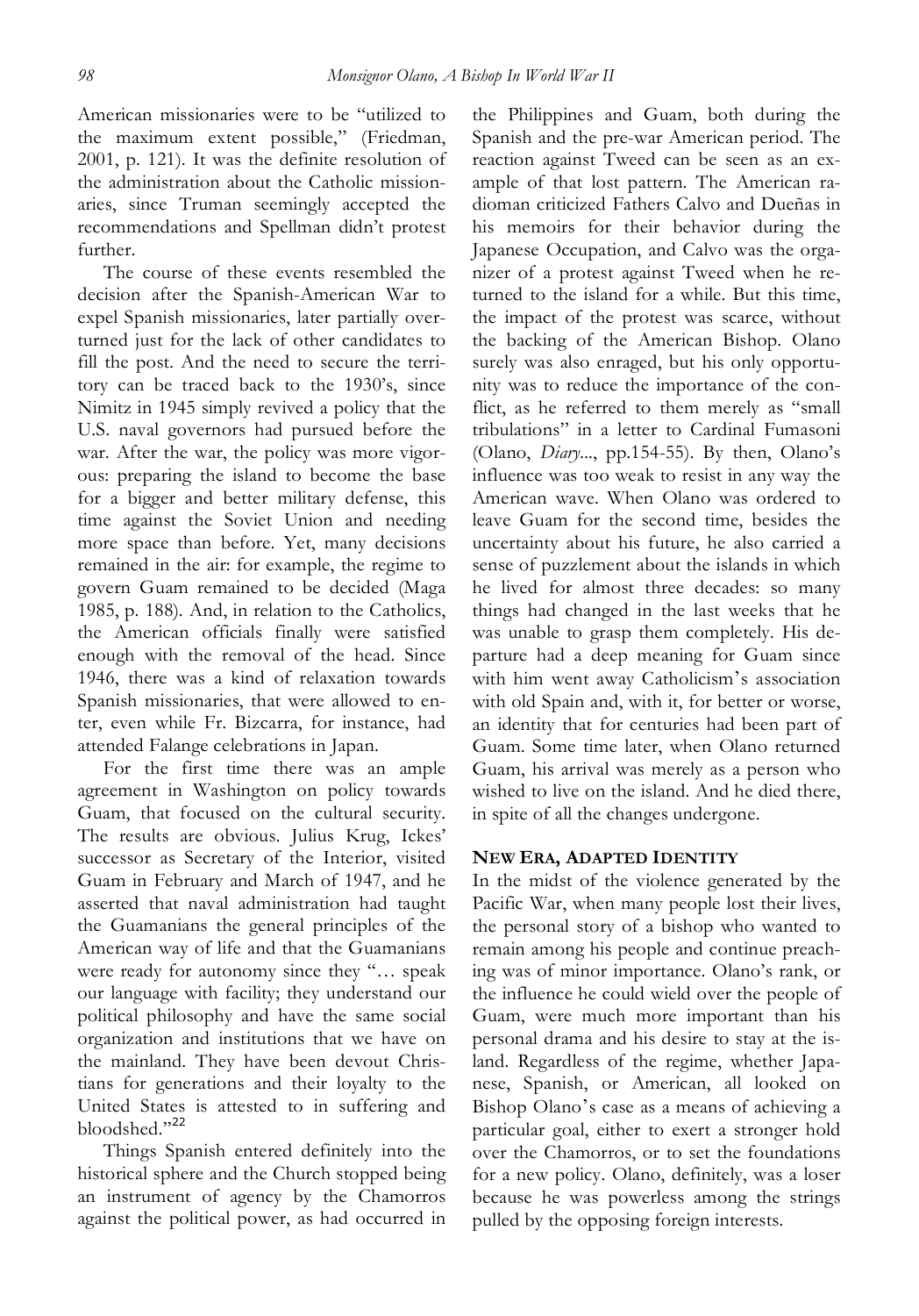The policy with more lasting consequences occurred at the end of the Pacific War, when the Bonins, the Volcanoes, and the Aleutians became the "ultimate" line of American defence in the Pacific. It meant that Guam, different than during the Pacific War was to be defended as an American territory, and made the Americanization of the islanders a target to achieve. That is, that Chamorro identity, or *kostumbren chamorru*, should be re-elaborated, so as to be as similar as possible to American culture. By this time, an outdated and especially conservative strand of the Hispanic language, culture and social values had become part of Chamorro ethnicity, supplementing their own original indigenous ethnicity--such as when they used the Chamorro language as a way to distance themselves from their rulers. The reasons to expel Olano, then, appear to have been more pro-American than anti-Spanish or anti-Catholic.

Americans were devoted to the idea thinking it was the best also for the islanders who, in most cases, shared the idea. Many Chamorros in 1945 were inside this category, eager to comply with American suggestions and accepting the culture of the victor as their own. Instead of asking the priests to learn Chamorro, as had happened in the past, they rushed to learn English themselves. They were accepting themselves the convenience of using the English language considering the rejection of part of their own identity as a necessary trade-off with the path of modernity.

Regardless of the contradictions of searching for a better future that entailed for them a more limited autonomy than to other territories, the faith placed in the Americans after their liberation from Japan seemingly provoked a certain loss to the Chamorros. By at least in par renouncing their different practice of Catholicism Chamorros lost also an agent for agency, since the Spanish strand can be considered, in Vicente Diaz's words, as "a virtual Chamorro domain, a kind of surrogate cultural space." Catholic church had worked in the seventeenth century to justify their extermination, but later had been their main defender against the despotism of the governors and the rest of authorities. Chamorros had always run to the church for salvation—material and spiritual in difficult moments, first when the nationality of the governor and that of the priest were the same, and later when they were different. But after the Pacific War, the political power was not to be overwhelmed easily. If the Guam legislature and the bishop defeated the Navy governor before the war, the case was to be different. The Chamorros seem to have been peripheral losers in the struggle among the great powers to profit from the bishop's influence and, later, they also lost a part of their ability to influence their own identity.

#### **ENDNOTES**

- <sup>1</sup> An earlier draft was edited by Marjorie G. Driver; the author thanks her not only this contribution but also the documentation provided for research for this article; without it, this work would have not been written. Comments from Wakako Higuchi and an anonymous reviewer have been also very helpful.
- <sup>2</sup> Office of Coordination and Review, Department of State, Washington, February 8, 1932. NARA. Record Group 59. Box 3716.
- <sup>3</sup> Spanish Foreign Ministry Archives (henceforth, AMAE, for its name in Spanish), Leg. 1737, exp. 13. Méndez de Vigo to Jordana, 8 March 1943.
- <sup>4</sup> M.R.P. Xavier de Sangüesa, M.R.P. Román de Vera, M.R.P. Bernabé de Cáseda, M.R.P. Blas de Cáseda, R.P. Gil de Legaria, R.P. Marcelo de Villavax, R.P. Eugenio de Legaria, R.P. Pastor de Arrayoz, R.P. Serafín de Lazaun, R.P. Santiago de Ibiricu and Br. Vicente de Beortegui.
- <sup>5</sup> Interview with Fr. Juan Bizcarra, Koror, May 30, 1994. I thank Wakako Higuchi for the information about the book.
- <sup>6</sup> See corresp. in AMAE, Leg. 3195, esp. 36.
- <sup>7</sup> Traveling with his wife, daughter, and maid, Navarro Ibáñez's was an attention-grabbing late appointment made in order to learn of developments in the Pacific War. He was told to proceed first to Río de Janeiro but, in Brazil, his itinerary was changed to travel to India in order to board the *Teia Maru*.
- <sup>8</sup> Interview with Doris Lujan Carrillo, Guam, 1 December 1990.
- <sup>9</sup> Notes taken apparently after a question "Which was the reason that you left the house of P. Calvo?" In Arrayoz 1943, p. 28.
- <sup>10</sup> Notes taken alter a letter from Bishop Olano to the Convent in Burlada, apparently dated September 27, 1945. Arrayoz, 1943, p. 18.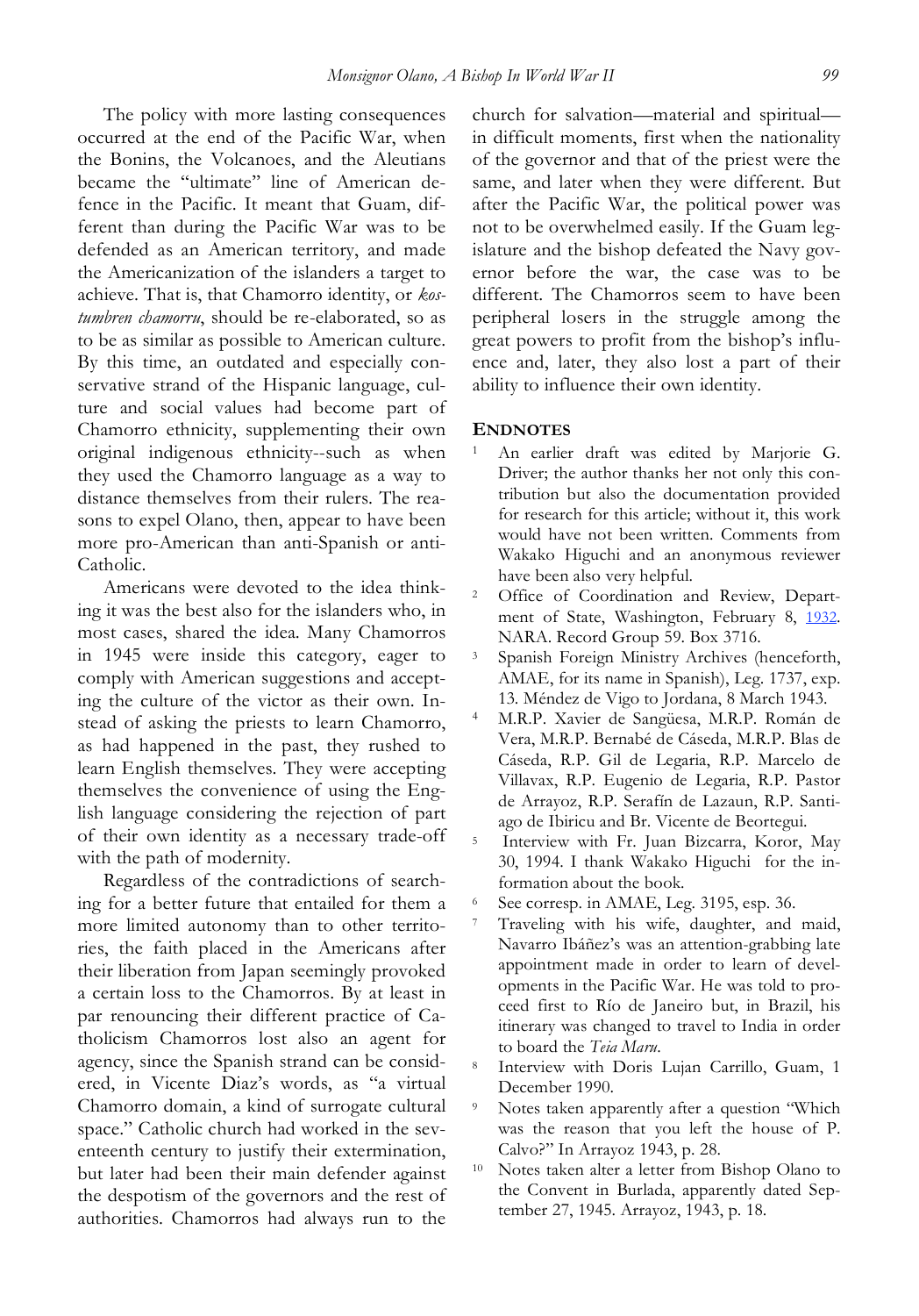- <sup>11</sup> "[Las autoridades japonesas] ha reiterado la afirmación y promesa de que respetarán la creencias religiosas de los pueblos conquistados. [...] En general, se puede decir que han cumplido su promesa" Typescript copy at the Convent of Santo Tomás [Ávila]. Entry of 8 Feb. 1942, pp. 42-43. The published English translation, in Labrador 1989, pp. 60-61.
- <sup>12</sup> *Magic Summaries*, July 5 1943.
- <sup>13</sup> Before this comment from April 24, 1942, in March 8, Olano refers to the same letter as "advising" Dueñas to take charge.
- <sup>14</sup> AMAE, Leg. 3195, exp. 32. Méndez Vigo to Serrano Suñer, Madrid, 31 January; and Serrano Suñer to Méndez Vigo, 30 March 1942.
- <sup>15</sup> Magic Summaries, 5 July 1943. Foreign Minister Shigemitsu to Ambassador Suma, Tokyo, 16 June 1945.
- <sup>16</sup> AMAE, Leg. 3196, exp. 36. Jordana to Méndez Vigo, 7 July 1943. On 23 November 1943, the Spanish Foreign Minister still did not know that Olano and Jáuregui had left Japan. AMAE, Leg. 3195, exp. 30.
- <sup>17</sup> British comments can be seen in *The Times*, 17 February 1944, "Spain and Japanese Injustices. A Change of Opinion"; also from the Ambassador in Public Record Office, Foreign Office, se-

#### **BIBLIOGRAPHY**

- Anonymous (1945) Guam. *España Misionera* vol. II, Num. 6 (April-June 1945), pp. 207-211.
- Anonymous (n.d.) *Historia de los Misioneros Capuchinos en Guam, 1900-1941*. Original in the Archive of the Jesuit Fathers in Guam
- Arrayoz, Pastor de, OFM, P (n.d.) *La Misión de Guam, apuntes por el P. Pastor de Arrayoz*. Typed manuscript. Archivo de los Padres Recoletos. Copy in MARC.
- Arrayoz, Pastor de, OFM, P (1943) *Padre Jesús Dueñas, sacerdote y mártir de Jesucristo (Apuntes o sugerencias)*. Tokio, 1 de junio de 1943. Manuscript, partly typed and with the manuscript texts written after 1943. Archivo de los Padres Recoletos. Copy in MARC.
- Carano, Paul and Pedro C. Sanchez (1964) *A complete history of Guam*. Ruthland, Vt: Charles E. Turtle.
- Diaz, Vicente (1994) Simple Chamorro: Telling Tales of Chamorro Demise and Survival. *The Contemporary Pacific*. Volume 6 (1): pp. 29-58.
- Flores Montoya, Clemente (1984) *La golondrinas no volverán (De Mojácar a Guam). Autobiografía del mojaquero Pascual Artero "el rey de Guam".* Almería: Cajal.

ries 371, exp. 39735. C2386/216/41, 28 February 1944. Regarding Japanese comments, Magic Summaries, Shigemitsu to Suma, March 1, 1944.

- <sup>18</sup> "El obispo de Guam, de origen español, fue encarcelado por sus protestas ante las autoridades niponas. Se quejó de las matanzas realizadas por los japoneses entre la población indígena. Chile va a declarar la guerra a Japón", *Arriba*, 27 March 1945.
- <sup>19</sup> Olano, 1949, p. 126; Arrayoz, 1943, pp. 29-30. A manuscript comment adds "Due to this denial some miles of dollars hidden under the earth were lost."
- <sup>20</sup> House Committee on Naval Affairs, *Study of Pacific Bases,* 1012–1013, quoted in Friedman, p. 121.
- <sup>21</sup> Spellman to Truman, January 15, 1946, file ''State Department Correspondence, 1946– 1947,'' box 38, White House Central Files, HSTL, QUOTED IN Friedman, ibid.
- <sup>22</sup> See ''Report to the President: Pacific Island Inspection Tour Of J. A. Krug, Secretary of the Interior, February-March 1947," file OF 85-L, White House Official Files, box 572, HSTL, quoted in Friedman, op. cit., p. 140.
- Friedman, Hal M. (2001) *Creating an American Lake: United States Imperialism and Strategic Security in the Pacific Basin, 1945-1947.* Westport, CT.: Greenwood Press.
- Hayes, Carlton H. (1945) *Wartime Mission in Spain.* New York: MacMillan.
- Herrero, Jose (1936), "Nanyo Gunto to Kasorikku" [Catholics and the South Seas Archipelago]. Komatsu Shigeru (ed.), 南洋群島と カトリック: (1936) 日本神学生を募る, 東京, 公教南洋教区供給部 (Kôkyô Nanyô kyôkyôbu).
- Hezel, S.J., Francis X. (1991), *The Catholic Church in Micronesia. Historical essays in the Catholic Church in the Caroline-Marshall Islands.* Micronesian Seminar., Chicago: Loyola University Press.
- Higuchi, Wakako (1997) A History of Pre-War Japanese Residents of Guam. *in* Lee D. Carter, William L. Wuerch and Rosa Roberto Carter (eds) *Guam History: Perspectives*. Vol. I. Mangilao, Guam: Richard F. Taitano Micronesian Area Research Center – University of Guam.
- Higuchi, Wakako (2001) The Japanisation Policy for the Chamorros of Guam, 1941-1944. *The Journal of Pacific History* 36(1), pp. 19-35.